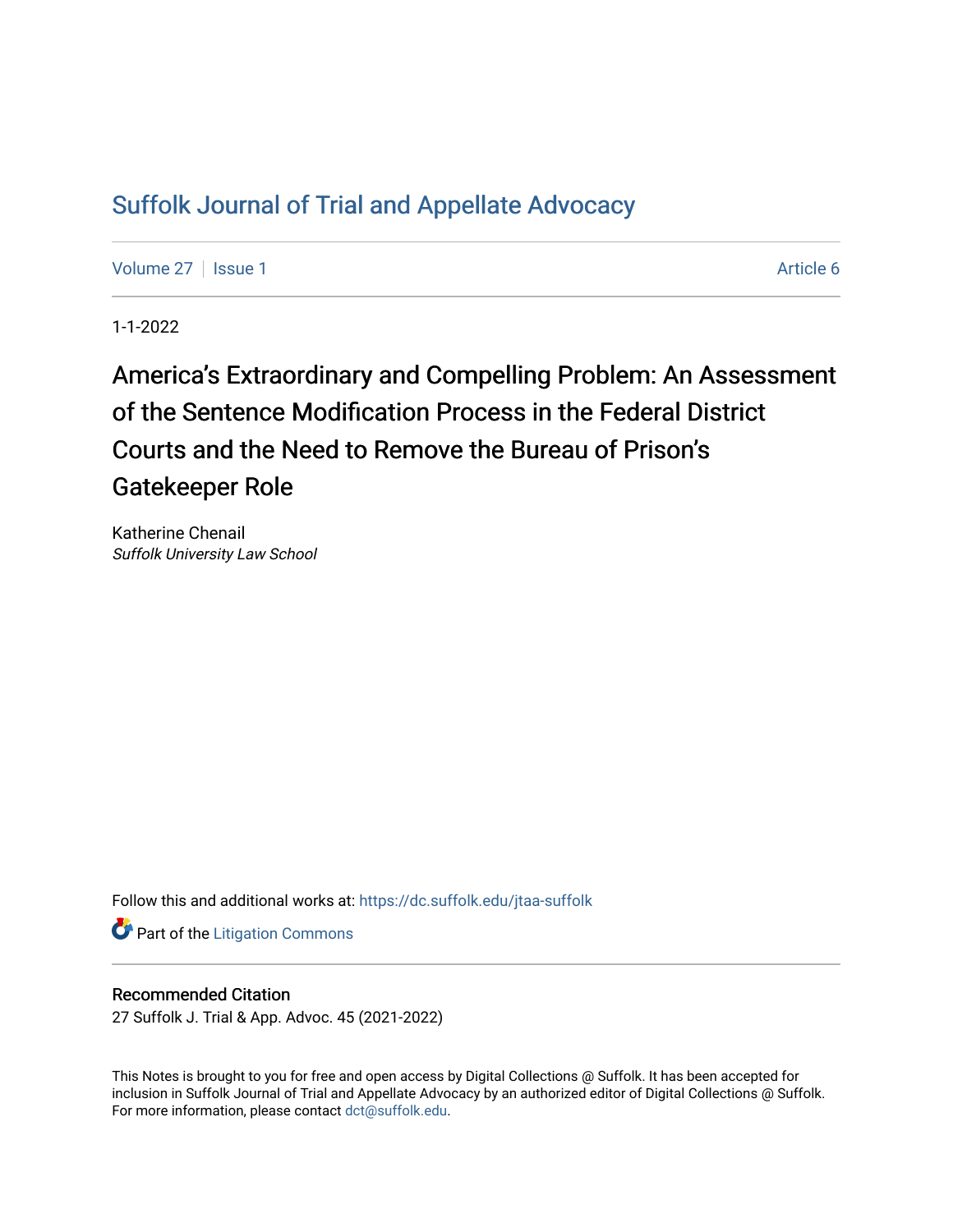# **AMERICA'S EXTRAORDINARY AND COMPELLING PROBLEM: AN ASSESSMENT OF THE SENTENCE MODIFICATION PROCESS IN THE FEDERAL DISTRICT COURTS AND THE NEED TO REMOVE THE BUREAU OF PRISON'S GATEKEEPER ROLE**

#### I. INTRODUCTION

The Eighth Amendment provides, "[e]xcessive bail shall not be required, nor excessive fines imposed, nor cruel and unusual punishments inflicted."1 The brevity of the Eighth Amendment leaves unanswered many questions regarding federal sentencing and has required Congress to create guidelines structuring the sentencing process in an attempt to reduce sentencing disparities.<sup>2</sup> After the sentencing process, however, federal courts relinquish their power to modify or reduce a sentence barring narrow exceptions.3 Instead, the Bureau of Prisons ("BOP") assumes the position of judge and determines when an inmate qualifies for a sentence modification or a statutory sentence reduction.4

The ability to release inmates from prison or move inmates to home confinement became a focal issue during the coronavirus ("COVID-19") pandemic ("pandemic"), as federal prisons experienced COVID-19 outbreaks on a massive scale.<sup>5</sup> In the early months of the pandemic, the BOP sought to move individuals to home confinement in an effort to slow the spread of the virus and protect vulnerable inmates.<sup>6</sup> Despite the BOP's

<sup>&</sup>lt;sup>1</sup> *See* U.S. CONST. amend. VIII.<br><sup>2</sup> *See Federal Senter* 

<sup>2</sup> *See Federal Sentencing Guidelines*, LEGAL INFO. INST., https://www.law.cornell.edu/wex/federal\_sentencing\_guidelines (last visited Jan. 12, 2022) (presenting brief overview of Federal Sentencing Guidelines).

<sup>3</sup> *See* 18 U.S.C. § 3582(c) (outlining circumstances when court may modify sentence).

<sup>4</sup> *See* 18 U.S.C. § 3624(c)(2) (authorizing BOP power over prerelease custody and power to grant home confinement).

<sup>5</sup> *See COVID-19 Coronavirus*, FEDERAL BUREAU OF PRISONS, https://www.bop.gov/coronavirus/ (last visited Jan. 12, 2022) (counting positive COVID-19 cases in federal prisons). Currently, 4,377 inmates and 928 staff in federal prisons have confirmed positive COVID-19 tests. *Id.* Currently, 42,491 inmates and 8,944 staff have recovered from COVID-19. *Id.*

<sup>6</sup> *See Examining Best Practices for Incarceration and Detention During COVID-19: Hearing on Examining Best Practices For Incarceration and Detention During Covid-19 Before the H. Comm. on the Judiciary*, 116th Cong. 5 (2020) (statement of Michael D. Carvajal, Director of Bureau of Prisons) (explaining BOP COVID-19 response). The Director of Bureau of Prisons,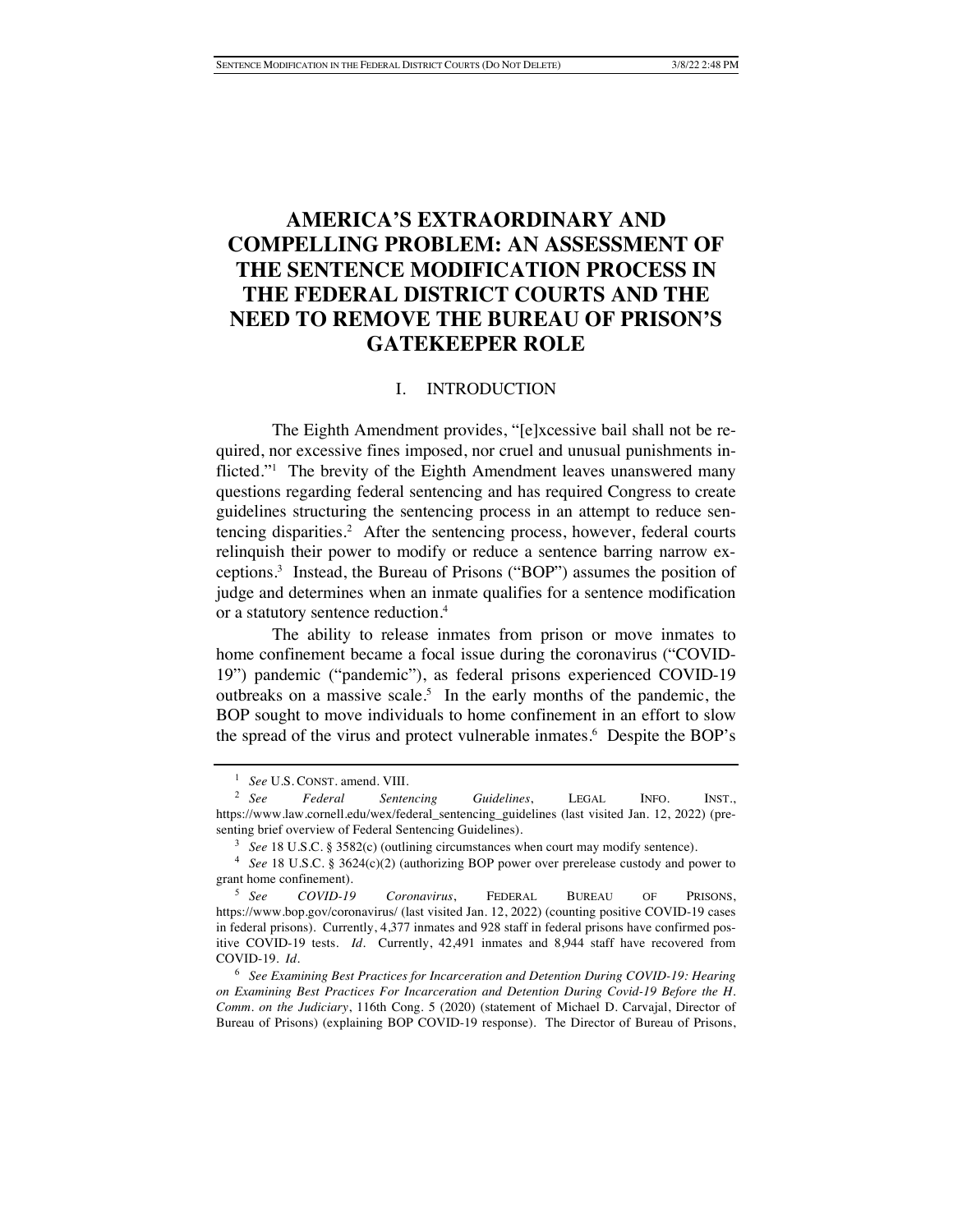attempts to move vulnerable inmates to home confinement, many inmates looked to the courts for relief in the form of compassionate release after the BOP either denied their release or failed to respond to their requests.<sup>7</sup>

The pandemic did not cause the failures in the BOP's system for prisoner release, but it brought those failures to light in a devastating way.8 This note addresses those shortcomings, focusing on the widespread disparity among compassionate release decisions, and argues that these failures will continue unless Congress establishes clarifications and amendments to the current statutory framework.<sup>9</sup> To achieve parity for sentence modification, (1) the home confinement and compassionate release statutes should be amended to include stricter regulations for BOP conduct;<sup>10</sup> (2) Congress must explicitly make the compassionate release statute's exhaustion requirement waivable, thereby removing the BOP's "gatekeeper" role over sentence modification; $11$  and (3) Congress must explicitly state that extraordinary and compelling circumstances must be assessed on the facts of each compassionate release motion.<sup>12</sup>

#### II. HISTORY

In the second half of the twentieth century, reformers focused on revising federal sentencing policies that gave wide discretion to sentencing

Michael D. Carvajal, testified before the Senate that BOP staff were conducting individualized assessments to ensure inmates' appropriateness for community placement. *Id.* at 4; *see also* FEDERAL BUREAU OF PRISONS, *supra* note 5 (counting inmates moved to home confinement). Between March 26, 2020, and October 2, 2020, the BOP placed 7,799 inmates on home confinement. FEDERAL BUREAU OF PRISONS, *supra* note 5. As of November 5, 2021, the BOP had 7,615 inmates on home confinement. FEDERAL BUREAU OF PRISONS, *supra* note 5.

<sup>7</sup> *See* Neena Satija, *'Come on, we're human beings': Judges Question Response to Coronavirus Pandemic in Federal Prisons,* THE WASHINGTON POST (May 13, 2020, 12:16 PM), https://www.washingtonpost.com/investigations/come-on-were-human-beings-judges-questionresponse-to-coronavirus-pandemic-in-federal-prisons/2020/05/12/925e5d32-912a-11ea-a9c0- 73b93422d691\_story.html (discussing rise in compassionate release cases in U.S. District Courts). In May of 2020, thousands of federal inmates had applied for compassionate release through the courts. *Id.*

<sup>8</sup> *See* Joseph Neff & Keri Blakinger, *Few Federal Prisoners Released Under COVID-19 Emergency Policies*, THE MARSHALL PROJECT (Apr. 25, 2020, 6:00 AM), https://www.themarshallproject.org/2020/04/25/few-federal-prisoners-released-under-covid-19 emergency-policies (describing limited compassionate release grants). Between 2018 and the initial months of the pandemic, the BOP had released only 144 people, indicating that the issue was present before the pandemic. *Id.*

<sup>9</sup> *See* discussion *infra* Section IV.

<sup>10</sup> *See* discussion *infra* Section IV(A).

<sup>11</sup> *See* discussion *infra* Section IV(B).

<sup>12</sup> *See* discussion *infra* Section IV(C).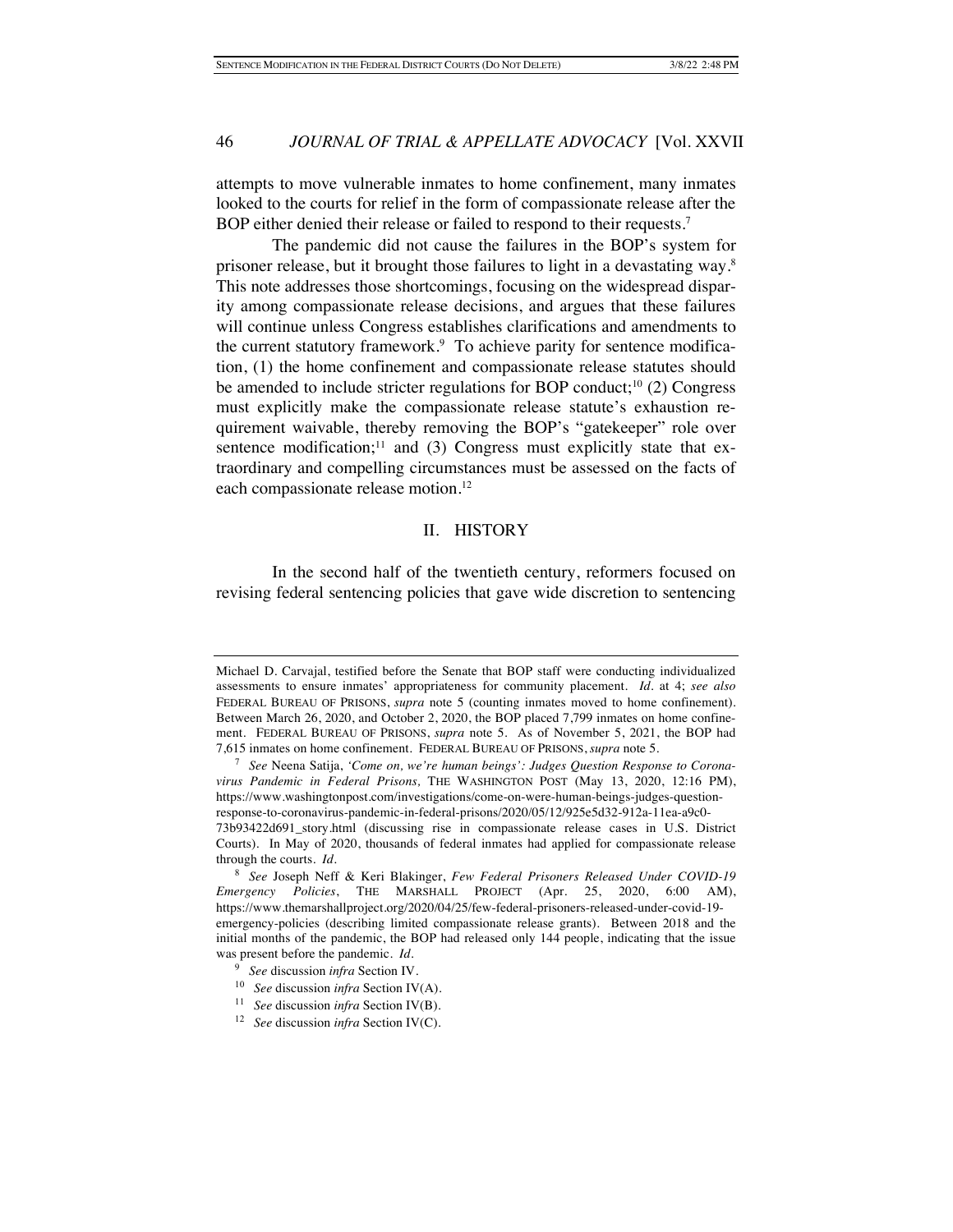judges.13 In an attempt to ensure uniformity in criminal sentences across the federal court system, Congress passed the Sentencing Reform Act in 1984, which granted the U.S. Sentencing Commission the power to create sentencing policies for the federal courts.<sup>14</sup> Congress instructed the Sentencing Commission to fashion its policies in a way that met the objectives of federal statutes governing punishment.15 Judges in the federal district courts follow statutory guidelines as well as the Sentencing Commission's guidelines to meet the policy and statutory objectives in the sentencing process.16

Once a court sentences a defendant, it maintains limited options for changing the sentence.<sup>17</sup> Generally, the power to change an inmate's sentence rests with the BOP, which has two options for sentence modification.18 First, the BOP may move an inmate to home confinement after determining that the inmate has demonstrated a reduced recidivism risk and has served the requisite percentage of his sentence.<sup>19</sup> Second, the BOP may motion the court to grant compassionate release if it finds "extraordinary

<sup>13</sup> *See* Kate Stith & Steve Y. Koh, Article, *The Politics of Sentencing Reform: The Legislative History of the Federal Sentencing Guidelines*, 28 WAKE FOREST L. REV. 223, 225-227 (1993) (detailing origins of federal sentencing reform). Reformers' central criticism of the sentencing system focused on the disparity of sentences handed down to persons who committed the same crimes. *Id.* at 227.

<sup>14</sup> *See* Paul J. Hofer & Mark H. Allenbaugh, Article, *The Reason Behind the Rules: Finding and Using the Philosophy of the Federal Sentencing Guidelines*, 40 AM. CRIM. L. REV. 19, 43 (2003) (explaining Congressional delegation of power); *see also* 28 U.S.C. § 994 (outlining Sentencing Commission's duties).

<sup>15</sup> *See* 18 U.S.C. § 3553 (instructing judges to impose sentences that are sufficient but not greater than necessary); 18 U.S.C. § 3582(a) (explaining factors federal courts must consider in sentencing).

<sup>16</sup> *See Federal Sentencing Guidelines*, *supra* note 2 (presenting brief overview of Federal Sentencing Guidelines). The guidelines became effective in 1987 and "provide for 'very precise calibration of sentences, depending upon a number of factors. These factors relate both to the subjective guilt of the defendant and to the harm caused by his facts.'" *Id.* (quoting *Payne v. Tennessee*, 501 U.S. 808, 820 (1991)); *see also Mission*, UNITED STATES SENT'G COMM'N, https://www.ussc.gov/about-page (last visited Jan. 12, 2022) (listing objectives of the U.S. Sentencing Commission).

<sup>&</sup>lt;sup>17</sup> *See* 18 U.S.C. § 3582(c) (outlining court's options for modifying a sentence). The court may only modify a sentence if the BOP brings a motion for the inmate's release or if, after a lapse of thirty days from the warden receiving an inmate's request, the inmate brings a motion before the court. *Id.*

<sup>&</sup>lt;sup>18</sup> *See* 18 U.S.C. § 3624(c)(2) (authorizing BOP to place prisoners in home confinement); 18 U.S.C. § 3582(c) (stating BOP may bring motion for compassionate release on inmate's behalf).

<sup>19</sup> *See* 18 U.S.C. § 3624(c)(2) (authorizing BOP to place prisoners in home confinement). Under the statute, the BOP has the authority to place a prisoner in home confinement for ten percent of the sentence or six months, whichever is shorter. *Id.*; *see also* Operations Memorandum from Hugh J. Hurwitz, Acting Dir. of the Fed. Bureau of Prisons, on Home Confinement under the First Step Act (April 4, 2019), https://www.bop.gov/policy/om/001-2019.pdf (explaining BOP's interpretation of First Step Act's language).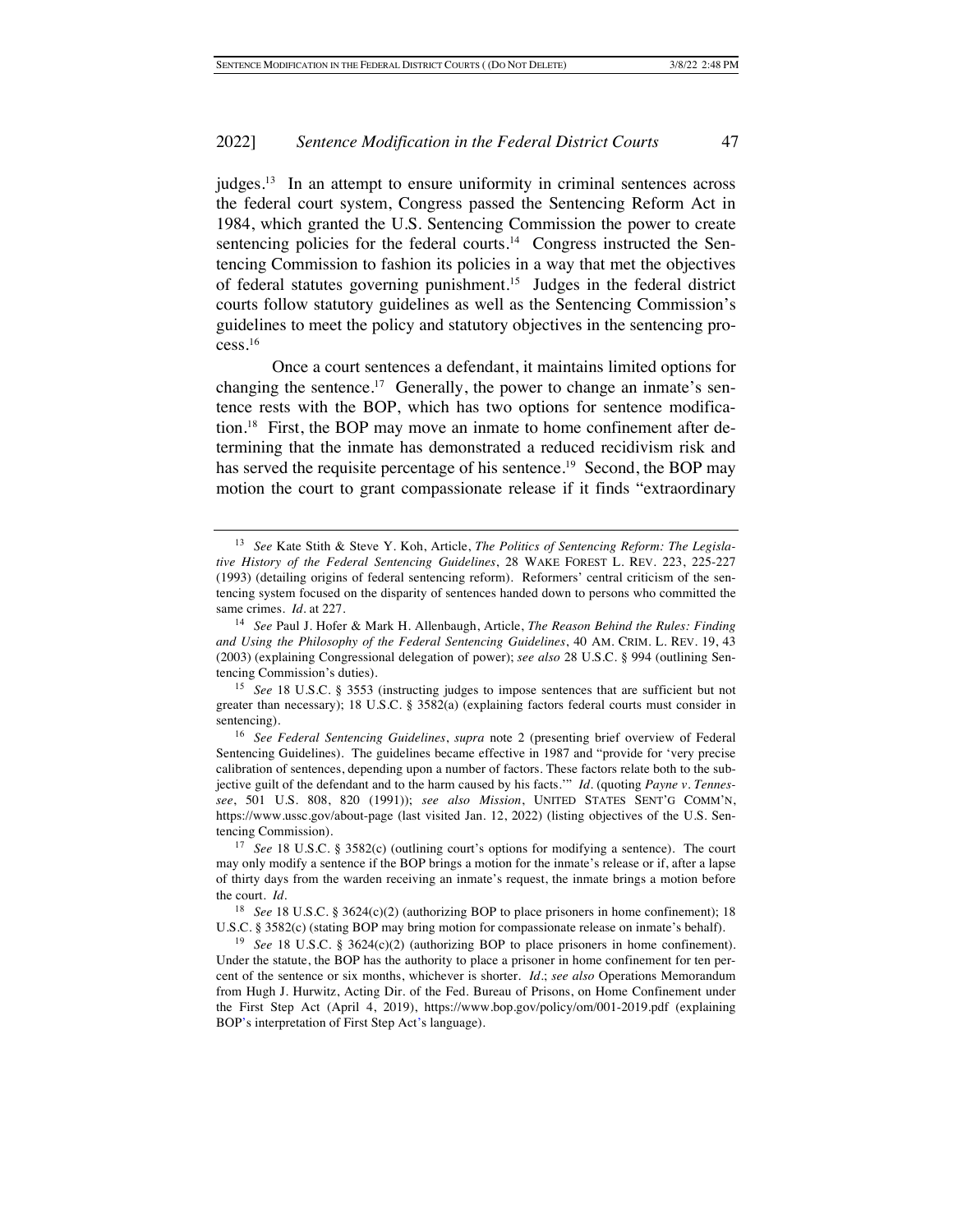and compelling reasons" justify release.<sup>20</sup> Before a sentencing court may grant the BOP's motion for compassionate release, the judge must find that extraordinary and compelling reasons warrant a reduction in sentence and that reducing an inmate's sentence would still accomplish the goals of the Federal Sentencing Guidelines ("FSG").<sup>21</sup> Congress attempted to define the terms "extraordinary and compelling" by outlining specific factors for courts to consider when judging a compassionate release motion, including medical condition, age, and family circumstances.<sup>22</sup> Before a court can consider a prisoner's motion for compassionate release, however, the BOP must either (1) file a motion with the court or (2) deny the prisoner's request through all stages of the administrative process. 23 While the system itself is inefficient, the BOP's poor handling of the compassionate release program has compounded those inefficiencies.24

The most recent change to the federal sentencing system occurred in 2018 when Congress passed the FIRST STEP Act ("FSA"), which modified sentencing guidelines as well as methods of release available to both the BOP and the courts.<sup>25</sup> Many of the changes enacted by the FSA aimed

<sup>22</sup> *See* 18 U.S.C. app. § 1B1.13 (explaining meaning of "extraordinary and compelling"). Medical conditions that qualify as extraordinary and compelling include terminal illnesses, serious physical or medical conditions, serious functional or cognitive impairments, or a deterioration of physical or mental health due to advanced age that inhibits an inmate's ability to provide selfcare in prison. *Id.* The policy statement also noted that the inmate's age and family circumstances could potentially create extreme and extraordinary circumstances. *Id.* Finally, the statement notes that the Director of the BOP has the power to determine that extraordinary and compelling circumstances exist for a reason independent of health, age, or family circumstances. *Id.*

<sup>23</sup> *See Hearing on Compassionate Release and the Conditions of Supervision Before the U.S. Sentencing Comm'n* (2016) (statement of Michael E. Horowitz, Inspector General, Dep't of Justice) (explaining department's review of BOP's compassionate release program).

<sup>24</sup> *See id.* (explaining flaws in BOP's compassionate release procedures). "In our 2013 review, we found the BOP's compassionate release program had been poorly managed and implemented inconsistently resulting in, among other things, deaths of inmates waiting to have their applications considered." *Id.* Further, the BOP did not evaluate recidivism rates for the individuals that it did release, relying instead upon the general recidivism statistics of federal offenders, which was 41%. *Id.* However, the Office of the Inspector General's evaluation found the recidivism rate of inmates granted compassionate release to be 3.5%. *Id.*

<sup>25</sup> *See* Ames Grawert & Tim Lau, *How the FIRST STEP Act Became Law – and What Happens Next*, BRENNAN CENTER FOR JUSTICE (Jan. 4, 2019), https://www.brennancenter.org/our-

<sup>20</sup> *See* 18 U.S.C. § 3582(c)(1)(A)(ii) (explaining statutory requirements for prisoner's eligibility for compassionate release).

<sup>&</sup>lt;sup>21</sup> *See* 18 U.S.C. § 3582(c)(1)(A)(ii) (explaining statutory grant of compassionate release). A court may reduce a term of imprisonment if the judge finds the inmate's circumstances to be extraordinary and compelling, and the judge also makes a finding regarding the factors set out in § 3553(a). *Id.*; *see also* 18 U.S.C. § 3553 (a)(1)-(2) (outlining factors courts must consider when imposing sentences). When imposing a sentence, courts must consider the nature of the offense as well as the defendant's history and characteristics. 18 U.S.C. § 3553 (a)(1)-(2). Further, courts must consider the need to provide just punishment, afford adequate deterrence, protect the public, and provide the defendant with correctional treatment. 18 U.S.C. § 3553 (a)(1)-(2).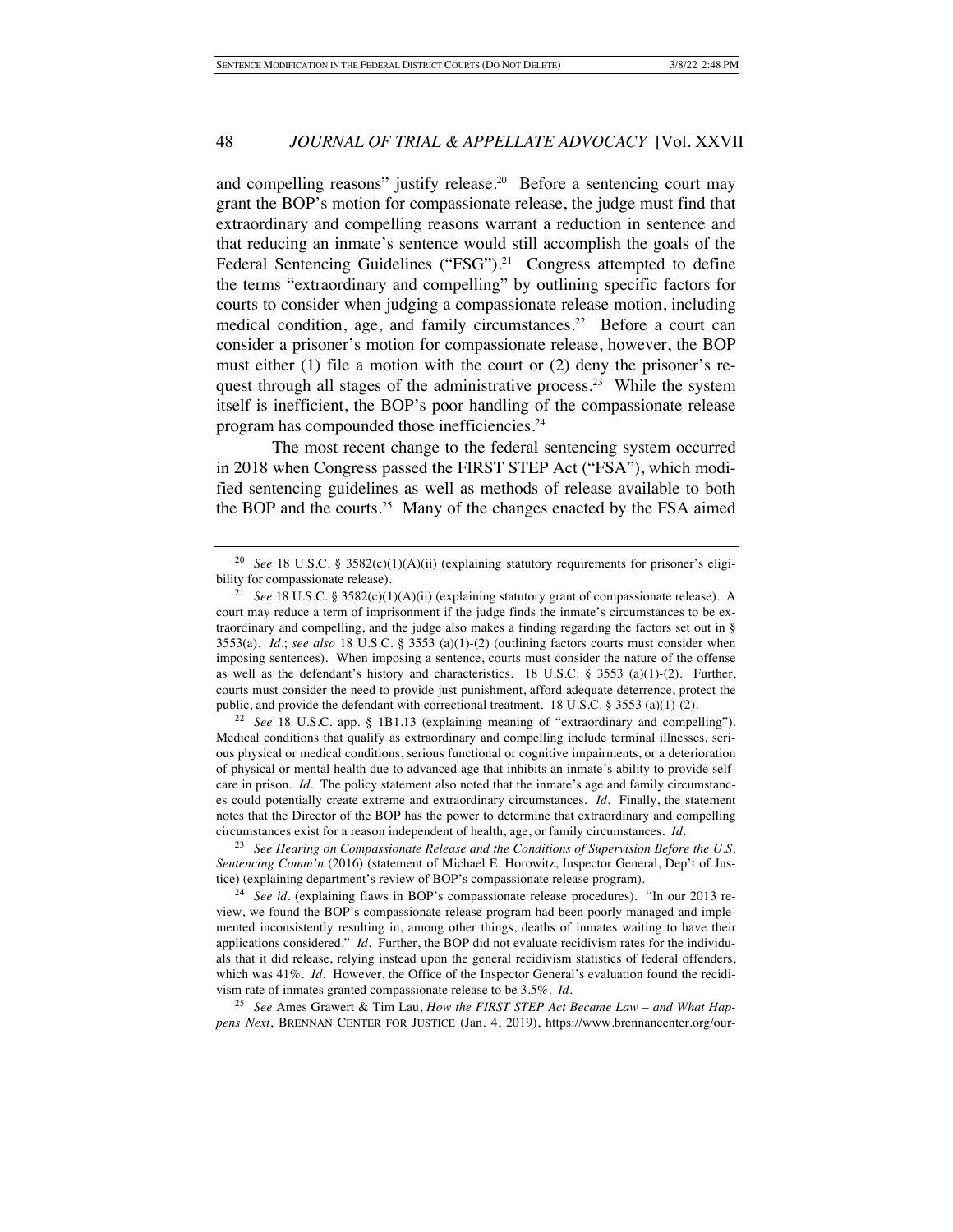to actively lower the federal prison population, demonstrating a concerted effort to reduce incarceration levels.26 The FSA explicitly directed the BOP to move qualifying prisoners to home confinement for the maximum time period.27 Despite the new congressional directive, the BOP did not move inmates en masse to home confinement, which may be a result of the FSA's new system for gauging recidivism.<sup>28</sup> The FSA also amended the statutory structure for bringing a compassionate release claim by allowing inmates to bring a motion to the court in the event that the BOP either refused their request or failed to respond to their request within thirty days.<sup>29</sup> This amendment indicates a congressional acknowledgement of the BOP's failures in effectuating aspects of its gatekeeper role.<sup>30</sup>

At the state level, forty-nine states have some form of early release statutes, which allow prisoners to request early release in situations of im-

<sup>27</sup> *See* First Step Act of 2018, Pub. L. No. 115-391, § 602, 132 Stat. 5194 (2018) (instructing BOP to increase use of home confinement).

work/analysis-opinion/how-first-step-act-became-law-and-what-happens-next (describing the efforts of prison reform groups in passing First Step Act). "The FIRST STEP Act's overwhelming passage demonstrates that the bipartisan movement to reduce incarceration remains strong." *Id.*

<sup>26</sup> *See* Jonathan Feniak, *The First Step Act: Criminal Justice Reform at a Bipartisan Tipping Point*, 96 DENVER L. REV. ONLINE 166, 167-68 (2019) (describing objectives of FIRST STEP Act). The Act retroactively increased the good behavior credits that prisoners earn and also increased access to pre-release custody, such as home confinement and placement in residential reentry facilities. *Id.* "These provisions could lead to the immediate release of individuals who are currently incarcerated." *Id.* at 168.

<sup>28</sup> *See* Operations Memorandum from Hugh J. Hurwitz, Acting Dir. of the Fed. Bureau of Prisons, *supra* note 19 (instructing staff on proper interpretation of FIRST STEP Act directive regarding home confinement). The memorandum instructed Bureau staff to refer eligible inmates for home confinement at the maximum amount of time permitted under statutory scheme. *Id.; see also* Ames Grawert, *What Is the First Step Act – And What's Happening With It?*, BRENNAN CTR. FOR JUST. (June 23, 2020), https://www.brennancenter.org/our-work/research-reports/what-firststep-act-and-whats-happening-it (describing issues implementing aspects of FIRST STEP Act). The Department of Justice focuses its transfers on individuals who are at a low risk for recidivism as determined under a system called "PATTERN." Grawert, *supra* note 28. However, the system "appears to have been quietly revised to make it more difficult to reach a "minimum" score." Grawert, *supra* note 28.

<sup>29</sup> *See* First Step Act of 2018, Pub. L. No. 115-391, § 603(b), 132 Stat. 5194 (2018). ("[I]ncreasing the use and transparency of compassionate release.") The Act amended the provision in 18 U.S.C. § 3582 to allow a defendant to bring his own motion for compassionate release after he has exhausted all administrative appeals within the BOP or after thirty days from the warden's receipt of such request if there is no response. *Id.*

<sup>30</sup> *See* United States v. Rodriguez, 451 F. Supp. 3d 392, 395 (E.D. Pa. 2020) (noting BOP's failure to move inmates to home confinement). Although Congress first authorized the BOP to file compassionate release motions in 1984, between the period of 1984 and 2013, the BOP only released an average of twenty-four inmates through BOP motions to the court each year. *Id.* The BOP lacked clear standards governing compassionate release, which resulted in staff members having inconsistent understandings of which circumstances warranted compassionate release. *Id.* at 395-96.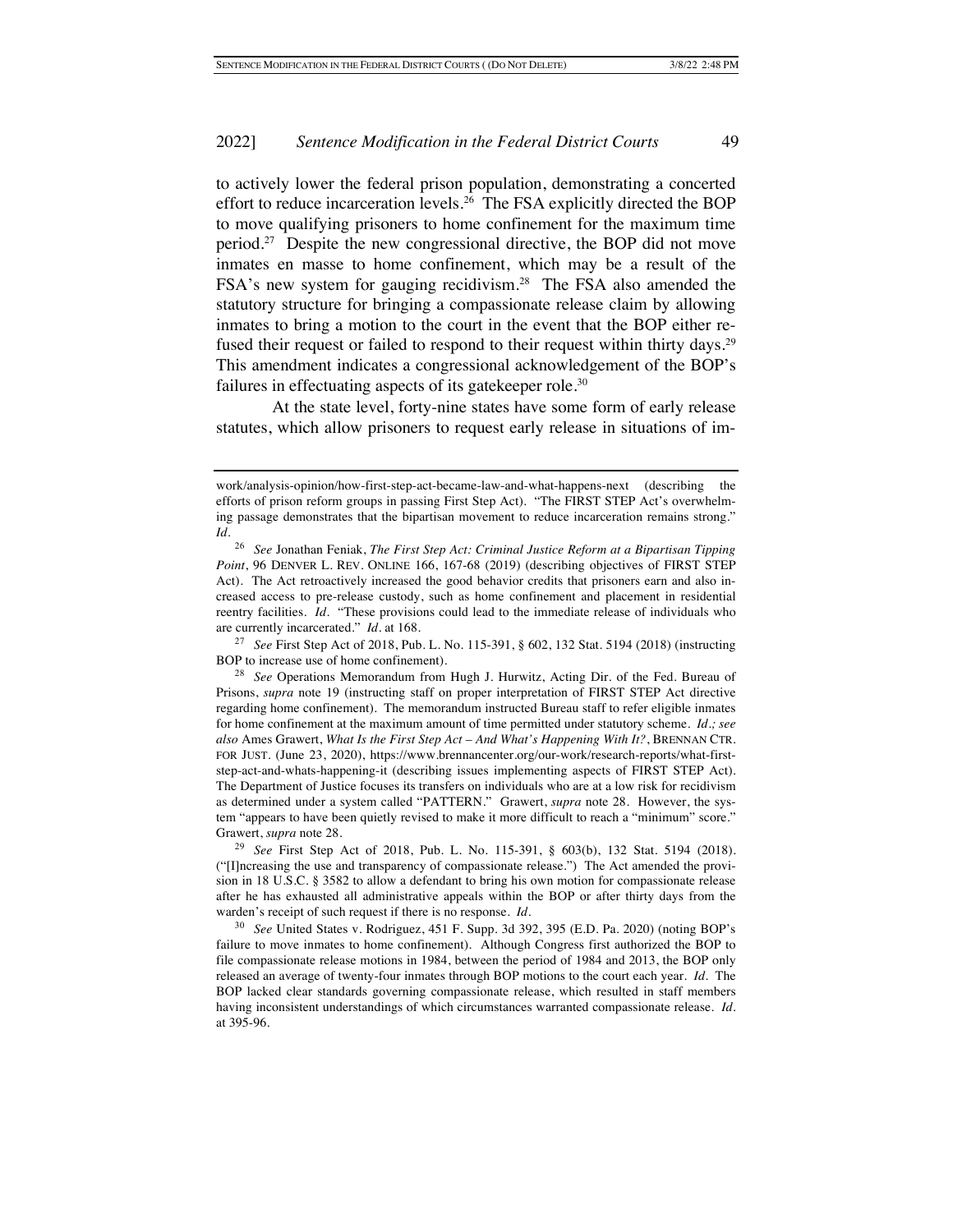minent death or significant illness.<sup>31</sup> The Massachusetts legislature, for instance, recently enacted a medical parole statute, which allows prisoners to request medical parole in cases of illness or permanent incapacitation.<sup>32</sup> Notably, the Massachusetts statute imposes requirements on the superintendent of the prison, including a timeframe for responding to requests as well as what the response must entail. $33$  In this way, the Massachusetts statute differs from the federal statute, which imposes no affirmative duty on the BOP to respond to requests for home confinement or compassionate release.34

#### III. FACTS

In early 2020, the novel coronavirus began spreading through the country, rapidly evolving into a pandemic.<sup>35</sup> During the first few months of the pandemic, the virus reached the federal prison system and quickly spread through facilities across the country. $36$  As the federal government worked to ameliorate the pandemic's damaging effects on the economy and public health, Congress passed the CARES Act, which in part addressed

<sup>31</sup> *See* Mary Price, *Everywhere and Nowhere Compassionate Release in the States*, FAMILIES AGAINST MANDATORY MINIMUMS 8 (June 2018), https://famm.org/wp-content/uploads/Exec-Summary-Report.pdf (comparing number of states with compassionate release to number of inmates granted compassionate release); CAL. PENAL CODE § 3550 (2017) (outlining medical parole procedure). The head physician of the prison shall make a determination within thirty days of receiving a request. CAL. PENAL CODE § 3550(d) (2017); MASS. GEN. LAWS ANN. ch. 127, § 119A (2018) (describing medical parole procedure).

<sup>32</sup> *See* MASS. GEN. LAWS ANN. ch. 127, § 119A (2018) (describing medical parole procedure); MASS. GEN. LAWS ANN. ch. 127, § 119A(b) (2018) (explaining who qualifies for medical parole).

<sup>33</sup> *See* MASS. GEN. LAWS ANN. ch. 127, § 119A(c)(1) (2018) (detailing superintendent's statutory duties).

<sup>34</sup> *See* 18 U.S.C. § 3582(c)(1)(A)(ii) (explaining statutory grant of compassionate release); *see also* 18 U.S.C. § 3624(c)(2) (granting home confinement power to BOP).

<sup>35</sup> *See* AJMC Staff, *A Timeline of COVID-19 Developments in 2020*, AJMC (January 1, 2021), https://www.ajmc.com/view/a-timeline-of-covid19-developments-in-2020 (providing timeline of COVID-19 outbreak).

<sup>36</sup> *See* Josh Gerstein, *Judge Orders Transfer or Release for Some Inmates at Virus Wracked Ohio Federal Prison*, POLITICO (Apr. 22, 2020, 11:58 PM), https://www.politico.com/news/2020/04/22/coronavirus-prisoners-released-ohio-louisiana-

<sup>202953 (</sup>discussing COVID-19 outbreaks at FCI Elkton and FCI Oakdale); Byron Tollefson, *70% of Inmates at Waseca Prison Have Contracted COVID-19, FMC Outbreak Reaches New High*, KTTC (Oct. 1, 2020, 11:08 AM), https://kttc.com/2020/10/01/70-of-inmates-at-waseca-prisonhave-contracted-covid-19-fmc-outbreak-reaches-new-high/ (noting 70% of prisoners at FCI Waseka contracted COVID-19); Keegan Hamilton & Keri Blakinger, *'Con Air' Is Spreading COVID-19 All Over the Federal Prison System*, THE MARSHALL PROJECT (Aug.13, 2020, 6:00 AM), https://www.themarshallproject.org/2020/08/13/con-air-is-spreading-covid-19-all-over-thefederal-prison-system (describing prison outbreaks after U.S. Marshal Service's transport of inmates without testing for coronavirus).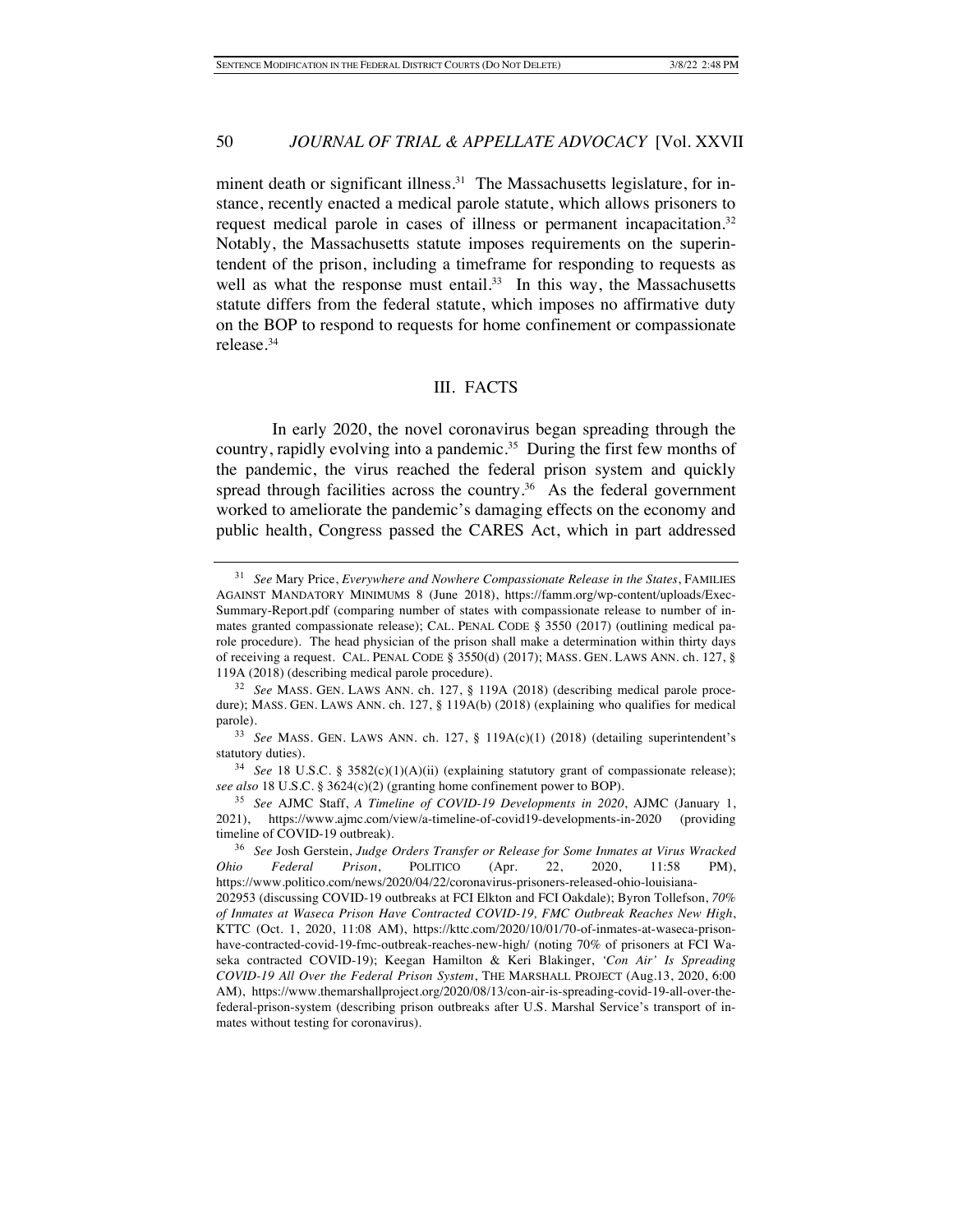COVID-19 outbreaks among the federal prison population and specifically instructed the BOP to increase home confinement for qualified inmates.<sup>37</sup>

After Congress issued this directive, Attorney General William Barr distributed a memorandum to the BOP on March 26, 2020, directing staff to prioritize granting home confinement to inmates seeking transfer in connection with the pandemic, while also requiring a fourteen-day quarantine period for inmates pre-release.<sup>38</sup> Barr's first memorandum included a non-exhaustive list of factors for BOP staff to consider when reviewing requests for home confinement, including the inmate's vulnerability to COVID-19, the inmate's score under the PATTERN system for gauging recidivism, the inmate's re-entry plan, and the seriousness of the original offense.39 Barr issued a subsequent memorandum on April 3, 2020, in which he instructed the BOP to immediately expand transfers of eligible inmates to home confinement from the three federal prisons with the worst outbreaks, while cautioning against releasing inmates who pose a danger to the public.<sup>40</sup>

Despite Congressional directive through the CARES Act and Attorney General Barr's instructions, the BOP demonstrated difficulty controlling outbreaks and efficiently moving inmates to home confinement. $41$ 

The last thing our massively overburdened police forces need right now is the indiscriminate release of thousands of prisoners onto the streets without any verification that those prisoners will follow the laws when they are released . . . . Thus, while I am directing you to maximize the use of home confinement . . . . it is essential that you continue making the careful, individualized determinations BOP makes in the typical case.

#### *Id.*

<sup>37</sup> *See* Coronavirus Aid, Relief, and Economic Security Act, Pub. L. No. 116-136, § 12003(b)(2), 134 Stat. 281 (2020) (outlining increased home confinement power). As part of the CARES Act, Congress gave the Attorney General the power to increase the maximum amount of time that the BOP is authorized to place an inmate in home confinement under 18 U.S.C. § 3624(c)(2). *Id.*

<sup>38</sup> *See* Memorandum from the Att'y Gen. to the Dir. of Bureau of Prisons on the Prioritization of Home Confinement as Appropriate in Response to COVID-19 Pandemic (Mar. 26, 2020), https://www.bop.gov/resources/news/pdfs/20200405\_covid-19\_home\_confinement.pdf (instructing BOP to prioritize granting home confinement due to COVID-19).

<sup>&</sup>lt;sup>39</sup> See id. (outlining factors to consider when granting home confinement). Barr noted that he believed there were inmates who would be safer remaining in the prison environment, "where the population is controlled and there is ready access to doctors and medical care." *Id.*

<sup>40</sup> *See* Memorandum from the Att'y Gen. to the Dir. of Bureau of Prisons on Increasing Use of Home Confinement at Institutions Most Affected by COVID-19 (Apr. 3, 2020), https://www.justice.gov/file/1266661/download (instructing increased use of home confinement at FCIs Oakdale, Danbury, and Elkton). Barr specifically noted that BOP staff should review all at-risk inmates, not only those who were already eligible for home confinement. *Id.* Barr discussed the risk this policy posed to the public, saying:

<sup>41</sup> *See* Neff & Blakinger, *supra* note 8 (describing failure to move inmates to home confinement). In the three weeks following Barr's April 3 memorandum, the BOP moved 1,027 people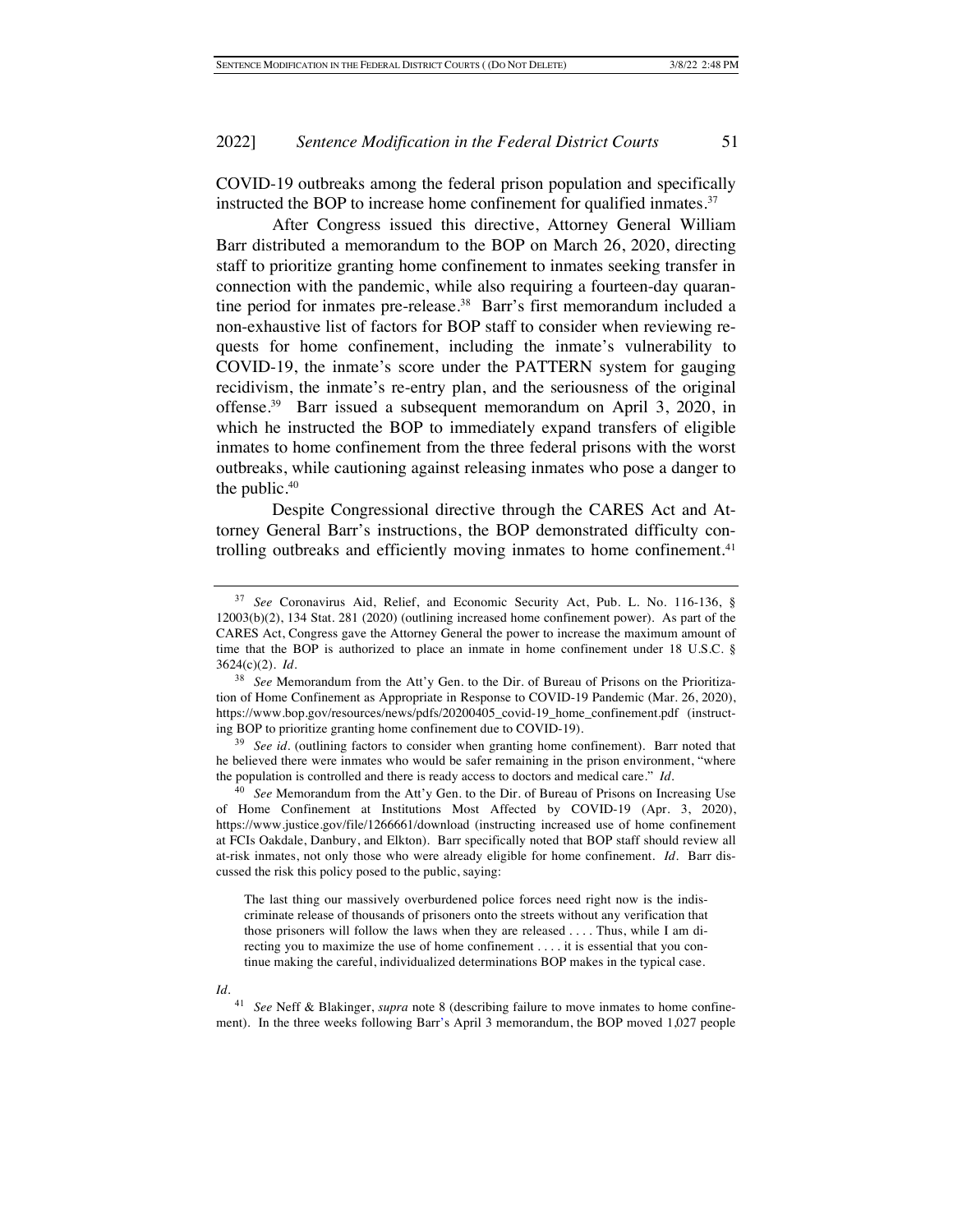At Federal Correctional Institution ("FCI") Oakdale, one of the prisons Attorney General Barr specifically addressed as a hotspot, eleven prisoners died of COVID-19 between late March and April 25, 2020; the facility only released thirteen inmates total.<sup>42</sup> In a report that the Department of Justice ("DOJ") compiled regarding COVID-19 policies at FCI Lompoc in California, the DOJ specifically noted that the BOP's use of home confinement to stop the spread of COVID-19 was extremely limited, reporting that as of May 13, 2020, over 900 inmates at Lompoc had contracted COVID-19.43 During that time period, the BOP had transferred only eight inmates to home confinement from that prison.<sup>44</sup>

During the early stages of the pandemic, BOP confusion over its own home confinement policy compounded its mismanagement of the program.45 The BOP frequently changed its policy regarding the requisite percentage of a sentence an inmate must serve before the BOP can consider home confinement.<sup>46</sup> This lack of clarity led BOP staff to inform prisoners, who were set to be released, that they no longer qualified.<sup>47</sup> The BOP also

<sup>42</sup> *See* Neff & Blakinger, *supra* note 8 (describing issues implementing Attorney General Barr's policies). Several family members of inmates shared stories in which the BOP moved prisoners into pre-release quarantine for up to two weeks before moving them back to the general population without an explanation. *Id.*

<sup>43</sup> *See Pandemic Response Report 20-086, Remote Inspection of Federal Correctional Complex Lompoc*, DEP'T OF JUST., OFF. OF THE INSPECTOR GEN. (July 2020), https://oig.justice.gov/sites/default/files/reports/20-086.pdf (detailing problems with COVID-19 policy at FCC Lompoc).

<sup>44</sup> *See id.* (noting problems with COVID-19 policy at FCC Lompoc).

<sup>45</sup> *See* Josh Gerstein, *Feds again shift guidance on prisoner releases due to coronavirus*, POLITICO (Apr. 23, 2020, 11:57 PM), https://www.politico.com/news/2020/04/23/coronavirusprisons-206155 (describing confusion with Barr's new policy regarding home confinement); Neff & Blakinger, *supra* note 8 (discussing issues with fourteen-day quarantine period); *see also* United States v. Scparta, 18-cr-578, 2020 U.S. Dist. LEXIS 68935, at \*1-2 (S.D.N.Y. Apr. 19, 2020) (discussing impracticality of quarantine procedure).

<sup>46</sup> *See* Gerstein, *supra* note 45 (describing confusion with Barr's changing policies regarding home confinement).

<sup>47</sup> *See id.* (describing confusion with Barr's changing policies regarding home confinement). Initially, BOP policy required inmates to serve twenty-five percent of their sentences before being considered for home confinement; however, in April, the BOP issued new guidance indicating that inmates must serve fifty percent of their sentences before being considered. *Id.* The BOP then retracted that guidance and issued a new policy requiring inmates to serve more than twentyfive percent of their sentence and have less than eighteen months remaining in their sentence. *Id.*

to home confinement, which is about half of one percent of the total BOP population at the start of April. *Id.*; *see also* Gerstein, *supra* note 36 (discussing outbreak at FCI Elkton). A district court judge in Ohio ordered the BOP to release hundreds of elderly or vulnerable inmates from FCI Elkton, noting that, "efforts to combat the virus at the Elkton prison in Lisbon, Ohio were failing." Gerstein, *supra* note 36. The judge further stated that although the prison had the highest infection rates in the country, "with fewer than 100 of the 2,400 inmates at Elkton tested, the actual infection rate could be much higher . . . ." *Id.* In contrast, the state prison nearby had conducted thousands of tests. *Id.*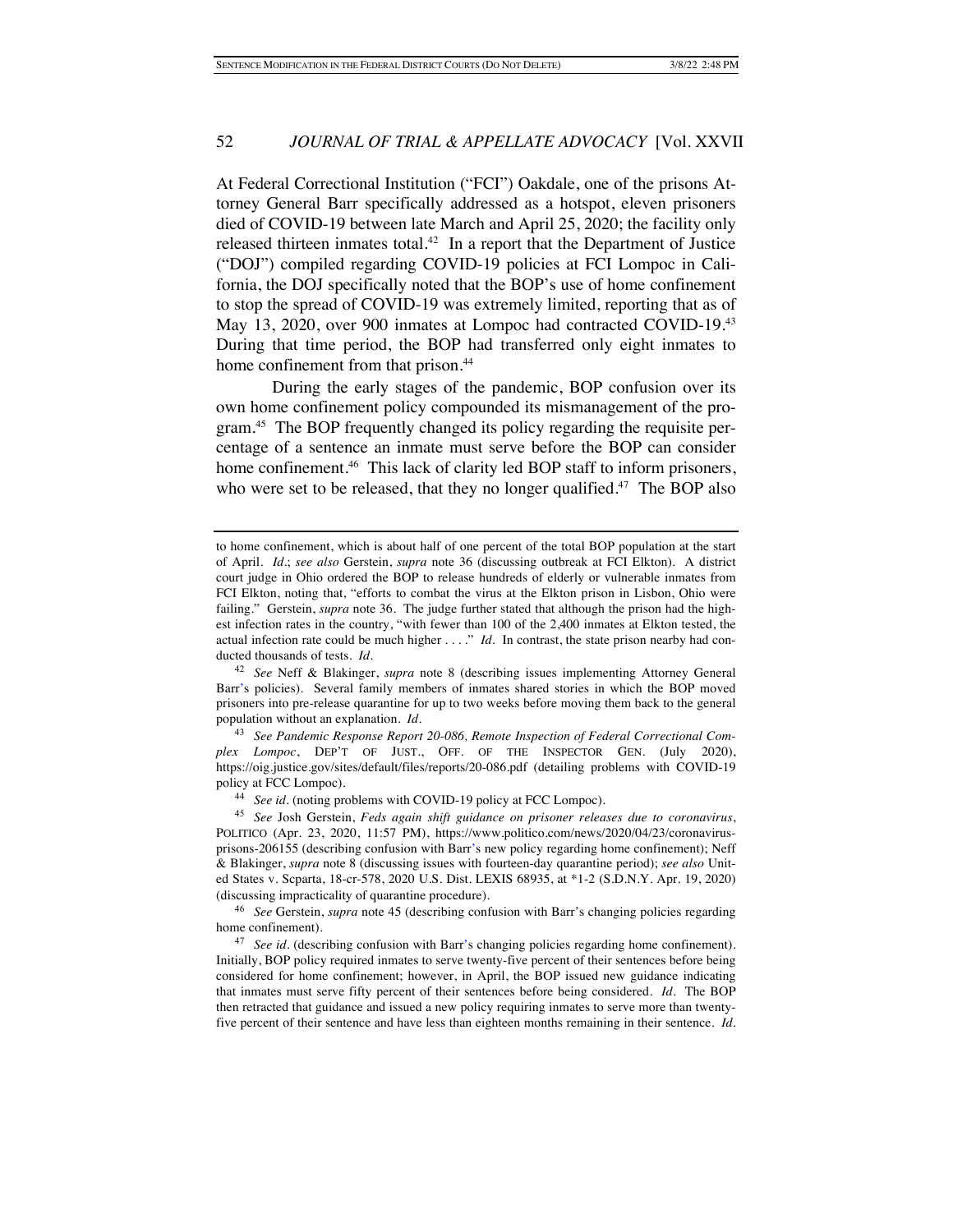sowed confusion through changing policies surrounding pre-release quarantine for inmates eligible for home confinement.<sup>48</sup> In practice, it proved difficult for prison facilities to safely quarantine prisoners who were set for home confinement due to an inability to individually isolate inmates.<sup>49</sup> Facilities housed inmates set for home confinement with other similarlysituated inmates, leading to cycles of infection, which kept inmates who qualified for release in prison.<sup>50</sup>

As the BOP struggled to move individuals to home confinement, more inmates took their requests to the courts, utilizing their newly granted right under the FSA to bring compassionate release motions without a motion from the BOP.<sup>51</sup> However, a federal circuit split formed as judges analyzed compassionate release motions in the setting of the pandemic.<sup>52</sup> Further, federal appellate courts are limited in reviewing sentencing matters for abuse of discretion, resulting in very few precedent-setting decisions to aid

Some inmates were preparing to be released, had their release revoked during the first policy change, and then qualified again after the second policy change, but had to start their fourteen-day quarantine period from the beginning. *Id.*

<sup>48</sup> *See* Memorandum from the Att'y Gen. to the Dir. of Bureau of Prisons, *supra* note 38 (requiring fourteen-day quarantine period prior to release).

<sup>49</sup> *See Scparta*, 2020 U.S. Dist. LEXIS 68935, at \*1-2 (discussing impracticality of quarantine procedure).

<sup>50</sup> *See id.* (outlining impracticality of quarantine procedure). The BOP determined Scparta was eligible for home confinement but required a fourteen-day custodial quarantine. *Id.* at \*1. However, the judge explained the BOP's quarantine policy, stating:

Mr. Scparta is housed with many other people in conditions that will inevitably permit the virus to spread. Moreover, as of April 14, the BOP determined that Mr. Scparta's 14-day-clock must *start over* because one of the many people he is now housed with tested positive. Under the BOP's policy, if any one of the individuals in Mr. Scparta's unit, most of whom have *also* been approved for home confinement, tests positive, the 14-day waiting period for *all* inmates in the unit starts anew. The Government also revealed that, despite express authority from the Attorney General to do so, the BOP has not and will not consider permitting Mr. Scparta to self-quarantine in his residence for 14 days.

*Id.* at \*2. The judge went on to term this policy "Kafkaesque" and immediately released the defendant. *Id.*; *see also* Neff & Blakinger, *supra* note 8 (discussing judge's decision in Scparta's case).

<sup>51</sup> *See* First Step Act of 2018, Pub. L. No. 115-391, § 603(b), 132 Stat. 5194 (2018) ("increasing the use and transparency of compassionate release"); Satija, *supra* note 7 (noting rise of compassionate release cases). According to federal public defenders, over the first three months of the pandemic, thousands of inmates sought compassionate release. Satija, *supra* note 7.

<sup>52</sup> *See* Walter Pavlo, *Federal Judge Rulings Across Country Inconsistent on Compassionate Release*, FORBES (June 19, 2020, 2:57 PM), https://www.forbes.com/sites/walterpavlo/2020/06/19/federal-judge-rulings-across-countryinconsistent-on-compassionate-release/#2eff55c24c38 (describing inconsistencies in decisions across circuits).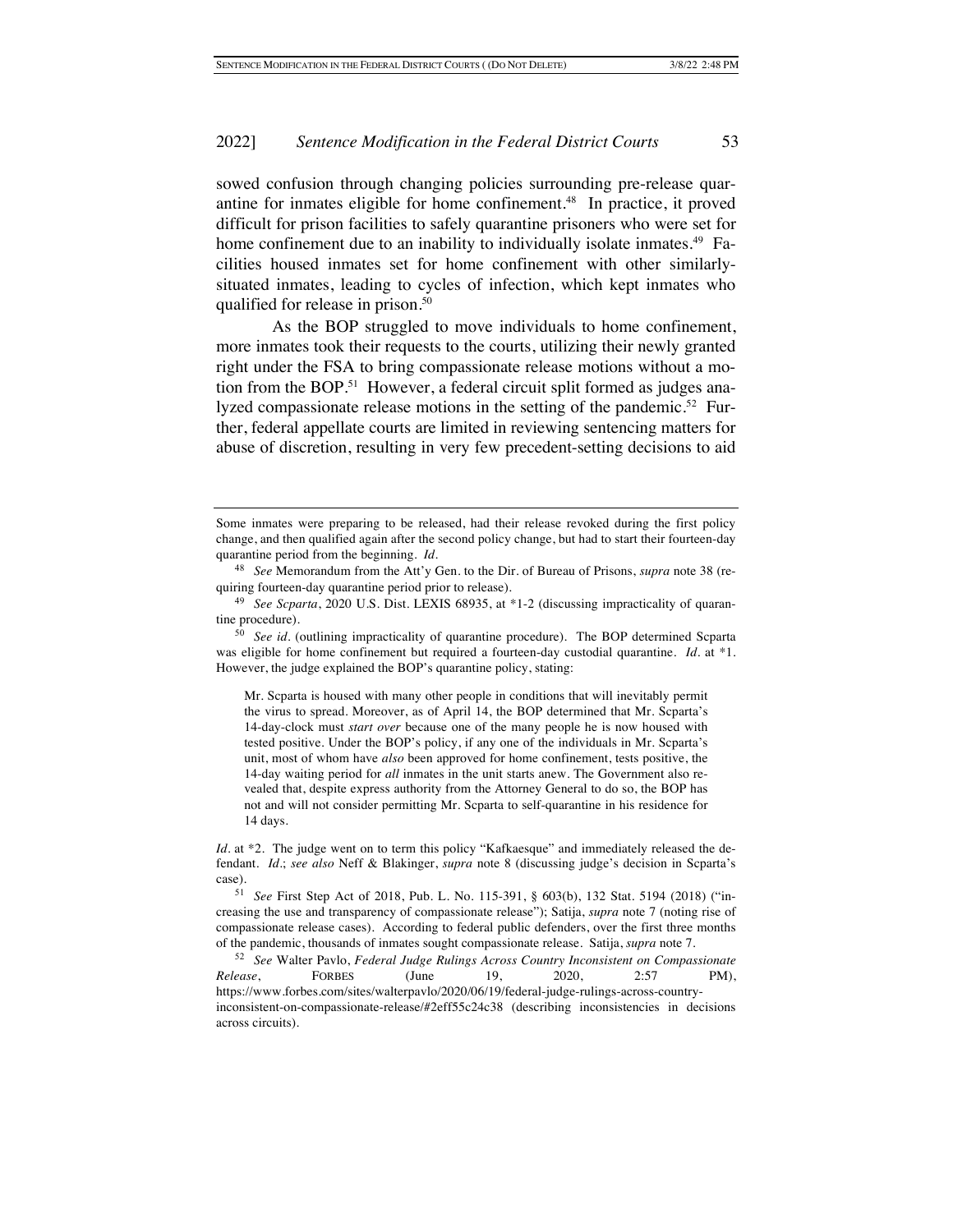sentencing judges in making compassionate release decisions.<sup>53</sup> Within circuits themselves, judges remain split on issues pertinent to compassionate release.54

District courts disagree on the exhaustion requirement under the compassionate release statute, which mandates that an inmate must either exhaust his options for administrative appeals, or wait until the warden fails to respond to his request within thirty days before bringing a compassionate release motion.<sup>55</sup> The exhaustion requirement became the focal issue in many compassionate release cases during the pandemic, as the BOP often failed to make an initial response to many inmates' requests.<sup>56</sup> When interpreting the statute, judges first looked to whether the exhaustion requirement creates a grant of jurisdiction or whether it is a waivable claims processing rule for judicial efficiency.<sup>57</sup> Most federal district courts have found the exhaustion requirement to be a claims-processing rule, which a judge may waive if an inmate has not exhausted his administrative appeals or waited thirty days after submitting a request to the warden.<sup>58</sup> However, both the Third Circuit and the Tenth Circuit have held that the exhaustion requirement is jurisdictional, meaning the district courts cannot hear a motion unless the inmate meets the exhaustion requirement.59 The Sixth Cir-

<sup>53</sup> *See* United States v. Raia, 954 F.3d 594, 596 (3d Cir. 2020) (stating court's inability to hear defendant's motion for compassionate release); United States v. Borden, 564 F.3d 100, 101 (2d Cir. 2009) (holding abuse of discretion as appropriate standard of review for appeal of compassionate release motion).

<sup>54</sup> *See* United States v. Haney, 454 F. Supp. 3d 316, 321 (S.D.N.Y. 2020) (holding court has power to waive exhaustion where strict enforcement does not serve Congressional objectives). *But see* United States v. Roberts, 18-CR-528-5, 2020 U.S. Dist. LEXIS 62318, at \*9 (S.D.N.Y. Apr. 8, 2020) (holding court does not have power to waive exhaustion).

<sup>55</sup> *See* 18 U.S.C.S. § 3582(c)(1)(A) (explaining statutory grant of compassionate release to enable modified term of imprisonment).

<sup>56</sup> *See* Martinez-Brooks v. Easter, 459 F. Supp. 3d 411, 446 (D. Conn. 2020) (highlighting BOP's failure to efficiently review compassionate release requests).

<sup>57</sup> *See* Bowles v. Russell, 551 U.S. 205, 212 (2007) (noting claims processing rules may be waived while jurisdictional rules may not); Sebelius v. Auburn Reg'l Med. Ctr., 568 U.S. 145, 154 (2013) (discussing principal inquiry when analyzing whether rules are jurisdictional). Unless Congress clearly states that a rule is jurisdictional, courts should presume it is non-jurisdictional. *Auburn Reg'l Med. Ctr.*, 568 U.S. at 154.

<sup>58</sup> *See* United States v. Salvagno, 5:02-CR-51, 2020 U.S. Dist. LEXIS 109879, at \*47 (N.D.N.Y. June 22, 2020) (finding exhaustion requirement non-jurisdictional). The exhaustion requirement controls the process for inmates bringing compassionate release claims, making it a non-jurisdictional claims-processing rule. *Id.*; United States v. Haney, 454 F. Supp. 3d 316, 320 (S.D.N.Y. 2020) (finding exhaustion requirement non-jurisdictional). The statute "does not speak in jurisdictional terms or refer in any way to the jurisdiction of the [federal] courts." *Haney*, 454 F. Supp. 3d at 320 (quoting Zipes v. Trans World Airlines, Inc., 455 U.S. 385, 394 (1982)).

<sup>59</sup> *See* United States v. Raia, 954 F.3d 594, 596 (3d Cir. 2020) (noting inability to hear defendant's case). The text of the statute requires the sentencing courts to hear motions for compassionate release. *Id.*; United States v. Davis, 19-CR-64-F, 2020 U.S. Dist. LEXIS 85409, at \*8-9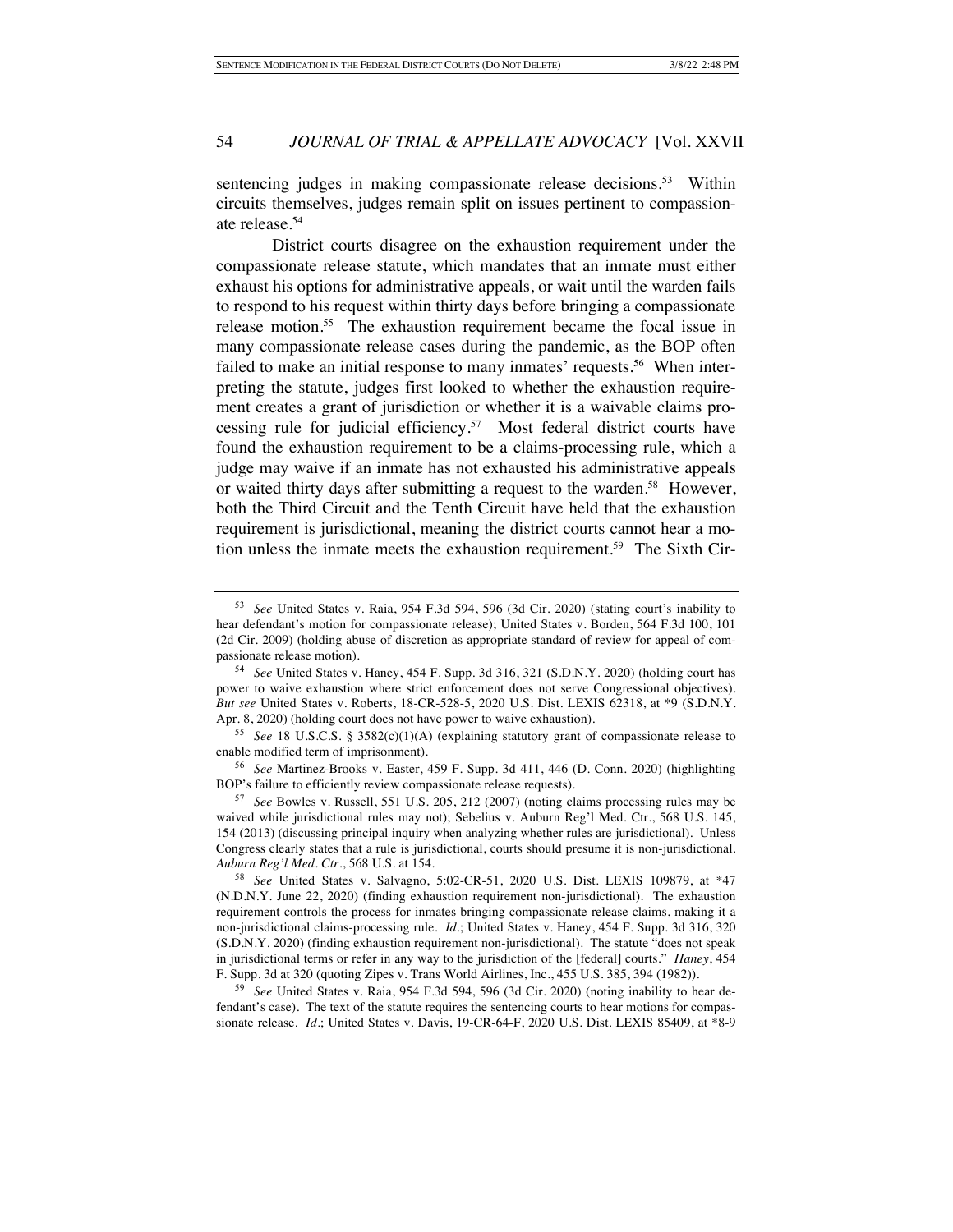cuit also found an inability to waive the exhaustion requirement, focusing on the administrative necessity of the BOP's role in the compassionate release process.<sup>60</sup>

Although a majority of district court judges have found the exhaustion requirement to be non-jurisdictional, these courts are split on whether to waive the exhaustion requirement in the setting of the pandemic. <sup>61</sup> District court judges that have waived the exhaustion requirement point to the unique complications a pandemic poses along with the BOP's difficulties in efficiently responding to inmate's requests for compassionate release. $62$ 

19\_supplemental\_request\_to\_house\_and\_senate\_judiciary\_and\_approps\_committees.4.28.2020\_ 0.pdf (requesting Congress temporarily amend compassionate release statute).

<sup>(</sup>D. Wyo. May 13, 2020) (holding court lacks jurisdiction to hear defendant's motion); United States v. Baca, CR 16-1613, 2020 U.S. Dist. LEXIS 163305, at \*40 (D.N.M. Sept. 8, 2020) (recognizing during COVID-19, all Tenth Circuit district courts have held exhaustion requirement jurisdictional).

<sup>60</sup> *See* United States v. Alam, 960 F.3d 831, 834 (6th Cir. 2020) (explaining government's reasoning in maintaining exhaustion requirement). "[The government] wants to implement an orderly system for reviewing compassionate-release applications, not one that incentivizes line jumping." *Id.*

<sup>61</sup> *See* United States v. Ramirez, 459 F. Supp. 3d 333, 344 (D. Mass. 2020) (holding court has discretion to waive exhaustion requirement). The court found that the COVID-19 pandemic allowed for an exception because "the coronavirus can enter a prison and spread undetected, [so] a wait of even 28 days . . . would render futile any attempt by the BOP to 'resolve' a compassionate release request 'in the applicant's favor' because the defendant may have already been exposed to the virus." *Id. But see* United States v. Eberhart, 448 F. Supp. 3d 1086, 1088-90 (N.D. Cal. 2020) (finding court without authority to hear defendant's claim). The court noted that the defendant failed to demonstrate the futility in exhaustion, pointing to the BOP's outbreak control plan. *Id.*

<sup>62</sup> *See* United States v. Pena, 459 F. Supp. 3d 544, 549 (S.D.N.Y. 2020) (holding "the statute's exhaustion requirement is amenable to equitable exceptions.") Equitable exceptions to the exhaustion requirement are necessary in the setting of COVID-19 to ensure that inmates "obtain timely judicial review before the virus takes its toll." *Id.* The court pointed to the text and legislative history of the First Step Act when concluding that the statute's purpose is to ensure the expeditious review of applications, and that this purpose is best served through equitable exceptions to the exhaustion requirement. *Id.*; *see also* United States v. Haney, 454 F. Supp. 3d 316, 321 (S.D.N.Y. 2020) (holding court has power to waive exhaustion requirement). The court points to the hybrid requirement, which allows an inmate to either exhaust or wait thirty days for a response, as evidence that Congress foresaw situations where the BOP could not respond in thirty days and "was determined not to let such exigencies interfere with the right of a defendant to be heard in court on his motion for compassionate release . . . ." *Haney*, 454 F. Supp. 3d at 321*.*  The court also addressed the argument that the exhaustion requirement benefits judicial efficiency and found that, in the setting of a pandemic, it has the opposite effect. *Haney*, 454 F. Supp. 3d at 321. Because prisoners are frustrated with the pace of the BOP's response to the high number of requests received, they are bringing petitions to the court "en masse." *Haney*, 454 F. Supp. 3d at 321. As a result, courts must determine each motion twice: first, to hold that the exhaustion requirement is not satisfied; and second, to decide the motion on its merits once the thirty-day period has elapsed and the inmate has brought the motion forward a second time. *Haney*, 454 F. Supp. 3d at 321-322; *see also* Letter from John W. Lungstrum & James C. Duff, Jud. Conf. of the U.S., to the Hon. Nita Lowey, et al., Chairwoman, H. Comm. on Appropriations (Apr. 28, 2020), https://www.uscourts.gov/sites/default/files/judiciary\_covid-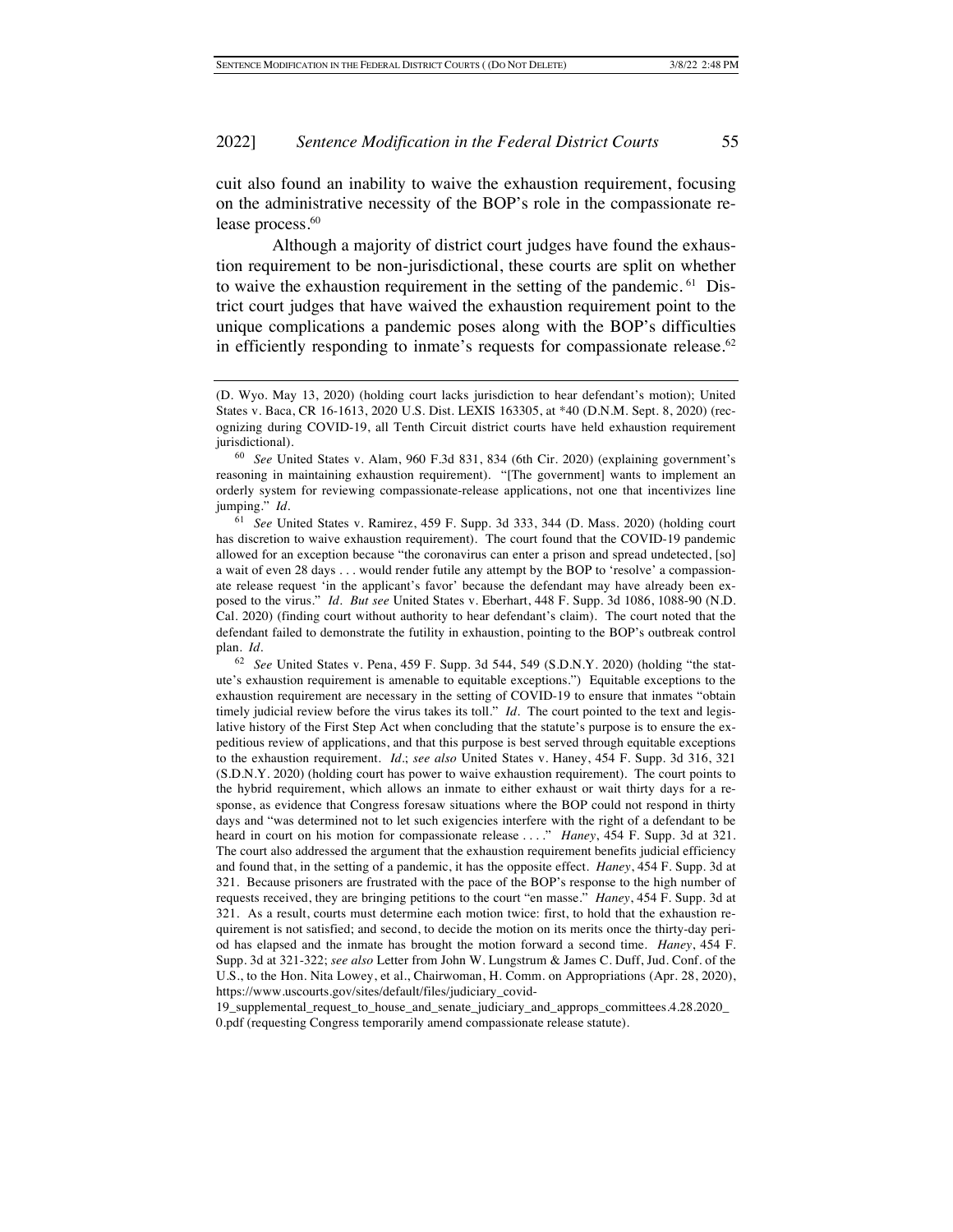Other district court judges have held that they do not have the power to waive the exhaustion requirement, finding that legislative intent and the BOP's attempts to curb outbreaks prevent defendants from seeking relief until they have exhausted their administrative remedies or waited thirty days without a response from the warden.<sup>63</sup> Because so few appellate courts have decided whether courts have the power to waive exhaustion, judges within the same district have decided differently regarding the issue. $64$ 

When district court judges decide compassionate release motions on the merits, there are discrepancies in their decisions regarding what health conditions qualify as extraordinary and compelling.<sup>65</sup> Some judges closely adhere to the specific medical conditions listed in the sentencing commission's policy statement accompanying the compassionate release statute, which requires that an inmate's medical condition be serious and advanced with an end-of-life trajectory.<sup>66</sup> Other judges utilize the sentenc-

<sup>64</sup> *See Haney*, 454 F. Supp. 3d at 321 (holding court has power to waive exhaustion). *But see* Roberts, 2020 U.S. Dist. LEXIS 62318, at \*7 (holding court does not have power to waive exhaustion).

<sup>63</sup> *See* United States v. Roberts, No. 18-CR-528-5, 2020 U.S. Dist. LEXIS 62318, at \*7 (S.D.N.Y. Apr. 8, 2020) (holding exhaustion not waivable).The court states that the legislative history indicates "that Congress recognized the importance of expediting applications for compassionate release and still chose to require a thirty-day waiting period." *Id.*; *see also Eberhart*, 448 F. Supp. 3d at 1088-89 (finding defendant failed to demonstrate futility of administrative remedies). The court specifically pointed to the jail's implementation of an outbreak control plan and the lack of COVID-19 cases at the institution. *Eberhart*, 448 F. Supp. 3d at 1089; United States v. Feiling, 453 F. Supp. 3d 832, 837 (E.D. Va. 2020) (holding even if exhaustion could be waived for futility, defendant failed to demonstrate futility). The court found that the presence of COVID-19 in a facility combined with an inmate's particular susceptibility to it is not enough to prove futility. *Feiling*, 453 F. Supp. 3d at 838-39. Further, the court pointed to the BOP's efforts to create a "safe and healthy prison environment" as evidence that the BOP would prioritize the defendant's request for home confinement. *Feiling*, 453 F. Supp. 3d at 839; United States v. Isidaehomen, No. 3:16-CR-0240-B-4, 2020 U.S. Dist. LEXIS 179408, at \*3-4 (N.D. Tex. Sept. 30, 2020) (holding defendant did not meet exhaustion requirement). The defendant's request to the warden was titled "Petition for Home Confinement Release" and mentioned compassionate release twice. *Id.* at \*4. However, because she asked for home confinement, the court characterized the request as one for home confinement and, as a result, found that she had not exhausted her administrative appeals for compassionate release. *Isidaehomen*, 2020 U.S. Dist. LEXIS 179408, at \*4-5; United States v. Rodriguez, No. 15-198, 2020 U.S. Dist. LEXIS 162923, at \*3-4 (E.D. La. Sept. 5, 2020) (holding defendant failed to satisfy exhaustion requirement). The defendant filed his motion with the court six days after sending a request to the warden; although thirty days passed since the initial request, the court found that because the defendant filed the motion after only six days, he failed to meet the exhaustion requirement. *Rodriguez*, 2020 U.S. Dist. LEXIS 162923, at \*3-4.

<sup>65</sup> *See* Pavlo, *supra* note 52 (describing inconsistencies in decisions regarding compassionate release).

<sup>66</sup> *See* 18 U.S.C. app. § 1B1.13, Application Notes (defining extraordinary and compelling medical conditions); *see also* United States v. Clark, 451 F. Supp. 3d 651, 656 (M.D. La. 2020) (finding defendant failed to prove extraordinary and compelling circumstances). The defendant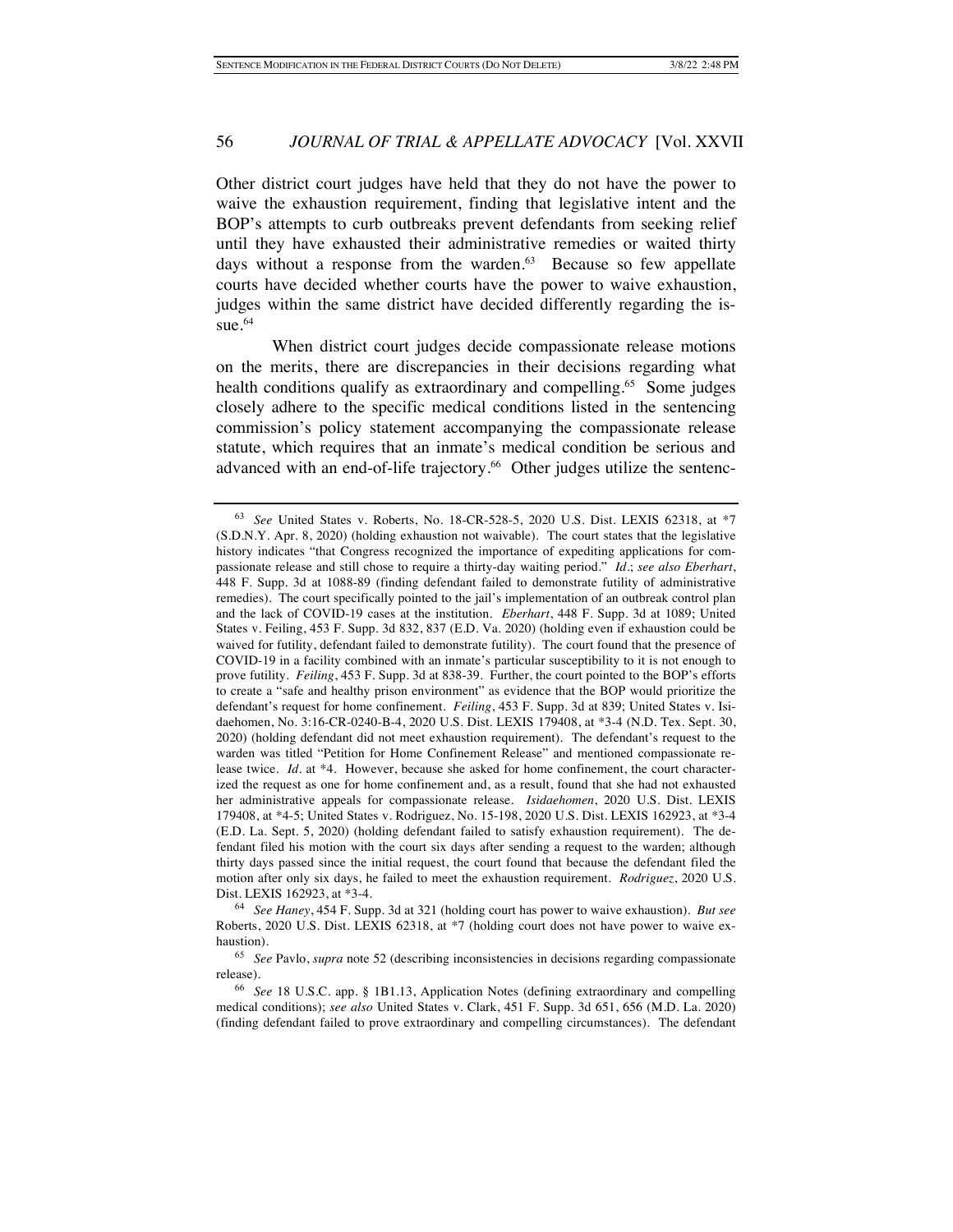ing commission's last listed category, a catch-all category that allows the BOP or a judge to find a defendant's medical condition sufficient to satisfy the extraordinary and compelling requirement if there is another alternative extraordinary and compelling reason either separate from the explicitly listed medical conditions or in combination with those conditions.<sup>67</sup>

Judges who find extraordinary and compelling circumstances when an inmate has a non-life-threatening illness that may become lifethreatening in conjunction with COVID-19 are then split on which underlying conditions qualify as risk factors.<sup>68</sup> For example, the Centers for Disease Control and Prevention ("CDC") lists hypertension as an underlying condition that might increase the risk of death should the individual contract COVID-19; however, district court judges are not in agreement about whether hypertension, in conjunction with the risk of COVID-19, rises to the level of extraordinary and compelling. $69$  Courts, some within the same

<sup>68</sup> *See* Pavlo, *supra* note 52 (describing inconsistencies regarding findings of extraordinary and compelling circumstances).

was sixty-seven years old, with high blood pressure, high cholesterol, and sleep apnea. *Clark*, 451 F. Supp. at 652. The court found that the defendant did not meet any of the statutory criteria, because he was not terminally ill, nor suffering from a serious medical condition. *Clark*, 451 F. Supp. at 656; United States v. Mondragon, No. 4:18-CR-132, 2020 U.S. Dist. LEXIS 120273, at \*10-13 (E.D. Tex. July 8, 2020) (finding no extraordinary and compelling reasons in defendant's case). Although the defendant had hypertension, gout, arthritis, diabetes, and hypothyroidism, the court found that "[n]one of these medical conditions is terminal or substantially diminishes his ability to provide self-care." *Mondragon*, 2020 U.S. Dist. LEXIS 120273, at \*11-12.

<sup>67</sup> *See* 18 U.S.C. app. § 1B1.13, Application Notes (defining extraordinary and compelling medical conditions); United States v. Rodriguez, 451 F. Supp. 3d 392, 395 (E.D. Pa. 2020) (concluding court may assess whether extraordinary and compelling circumstances exist under § 1B1.13). The court found that the defendant's underlying health conditions constituted extraordinary and compelling circumstances in the context of the pandemic. *Rodriguez*, 451 F. Supp. 3d at 395; *see also* United States v. McIntosh, No. 11-20085-01-KHV, 2020 U.S. Dist. LEXIS 176446, at \*16 (D. Kan. Sept. 25, 2020) (noting court has authority to "consider whether defendant's medical condition—combined with the risk of contracting COVID-19 . . . constitute 'other' extraordinary and compelling reasons for a reduced sentence.")

<sup>69</sup> *See Coronavirus Disease 2019 (COVID-19), People with Certain Medical Conditions*, CTR. FOR DISEASE CONTROL AND PREVENTION, https://www.cdc.gov/coronavirus/2019 ncov/need-extra-precautions/people-with-medical-conditions.html (Oct. 14 2021) (listing hypertension as risk factor for COVID-19); *see also* United States v. McLin, No. 1:17-CR-110-LG-RHW, 2020 U.S. Dist. LEXIS 118319, at \*7 (S.D. Miss. July 7, 2020) (noting lack of clarity in CDC guidance regarding hypertension); *McIntosh*, 2020 U.S. Dist. LEXIS 176446, at \*17 (holding hypertension does not compel finding of extraordinary and compelling). Defendant was 39 years old and housed at USP Thompson, which was experiencing a COVID-19 outbreak. *McIntosh*, 2020 U.S. Dist. LEXIS 176446, at \*2-3; *Mondragon*, 2020 U.S. Dist. LEXIS 120273, at \*12-13 (noting defendant's circumstances do not rise to the level of extraordinary and compelling). The defendant's medical conditions included hypertension and type 2 diabetes. *Mondragon,* 2020 U.S. Dist. LEXIS 120273*,* at \*11. *But see* United States v. Cardena, 461 F. Supp. 3d 798, 803 (N.D. Ill. 2020) (noting both of defendant's hypertension and diabetes are underlying risk factors per CDC); United States v. Pena, 459 F. Supp. 3d 544, 550 (S.D.N.Y. 2020) (stating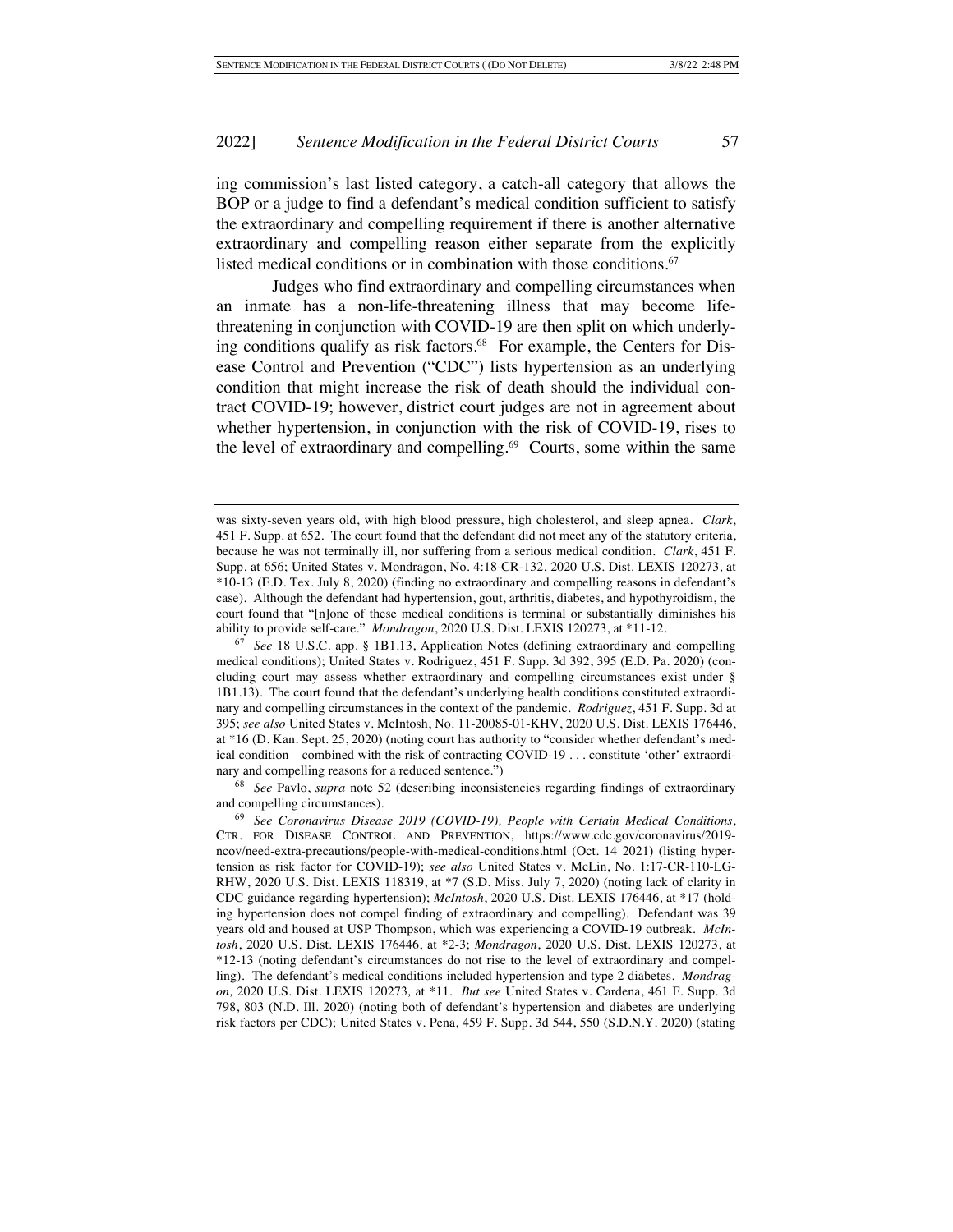circuit, are similarly split over whether asthma qualifies as an underlying risk factor that could warrant a finding of extraordinary and compelling based on the risk of COVID-19.70

Even when judges do find that an inmate has an underlying condition that places the inmate at an increased risk for serious illness, many courts will not grant compassionate release on this basis alone.<sup>71</sup> District courts are further split on whether an inmate must prove that there is an outbreak at his or her prison to meet the standard of extraordinary and compelling.72 Some district courts follow the reasoning of the Third Circuit in *United States v. Raia* and require that a defendant show a particularized risk of contracting COVID-19 by proving that there is an outbreak in his prison facility.73 Other district courts have noted that the lack of testing in

<sup>71</sup> See *McLin*, 2020 U.S. Dist. LEXIS 118319, at \*7 (finding preexisting conditions alone not enough to establish extraordinary and compelling). Despite holding that "preexisting conditions are not in themselves sufficient to establish extraordinary and compelling reasons justifying a reduction in sentence," the court found that the defendant's medical vulnerability in conjunction with the outbreak at his federal prison weighed in favor of his release. *Id.* at \*8.

<sup>72</sup> *See* United States v. Raia, 954 F.3d 594, 597 (3d Cir. 2020) (finding "the mere existence of COVID-19 in society and the possibility that it may spread to a particular prison alone cannot independently justify compassionate release . . . .") The court pointed to the BOP's extensive efforts to contain the virus when explaining its decision not to grant compassionate release. *Id. But see* United States v. Feucht, 462 F. Supp. 3d 1339, 1342-43 (S.D. Fla. 2020) (finding absence of COVID-19 cases not dispositive). The court expressed its belief that zero confirmed cases in a prison does not mean that there are no COVID-19 cases, and noted the lack of universal testing in federal prisons. *Feucht*, 462 F. Supp. 3d at 1342. Further, the court recognized that, based on the virus's ability to spread rapidly, a lack of confirmed cases does not mean inmates are safe from the virus. *Feucht*, 462 F. Supp. 3d at 1342.

<sup>73</sup> *See Raia*, 954 F.3d at 597 (finding existence of COVID-19 in society not enough to prove extraordinary and compelling); *see also* United States v. Mondragon, No. 4:18-CR-132(5), 2020 U.S. Dist. LEXIS 120273, at \*14 (E.D. Tex. July 8, 2020) (finding defendant failed to prove existence of extraordinary and compelling circumstances). Although the defendant was suffering from hypertension and Type 2 diabetes, the court noted that no inmates or staff had tested positive at his facility. *Mondragon*, 2020 U.S. Dist. LEXIS 120273 at \*11, \*14; United States v. Feiling, 453 F. Supp. 3d 832, 841 (E.D. Va. 2020) (finding defendant failed to establish "a particular-

<sup>&</sup>quot;[t]his Court has repeatedly recognized that COVID-19 presents a heightened risk for individuals with hypertension . . . .")

<sup>70</sup> *See Coronavirus Disease 2019 (COVID-19), People with Certain Medical Conditions, supra* note 69 (listing asthma as risk factor for COVID-19); *see also* United States v. Echevarria, No. 3:17-cr-44 (MPS), 2020 U.S. Dist. LEXIS 77894, at \*8-9 (D. Conn. May 4, 2020) (granting compassionate release based on defendant's medical condition of bronchial asthma). *But see* United States v. Rodriguez, 454 F. Supp. 3d 224, 228 (S.D.N.Y. 2020) (finding defendant did not meet his burden of showing extraordinary and compelling circumstances). Although the defendant's medical records confirmed a lifelong diagnosis of asthma, the court found that he failed to show "that he falls into the narrow band of inmates who are 'suffering from a serious physical or medical condition,' 'that substantially diminishes the ability of the Defendant to provide self-care within the environment of a correctional facility and from which he or she is not expected to recover.'" *Rodriguez*, 454 F. Supp. 3d at 228 (quoting U.S.C. §1B1.13, Application Note 1(A)). The court further found that the defendant did not indicate to the court how his asthma has "proved a problem lately." *Rodriguez*, 454 F. Supp. 3d at 228.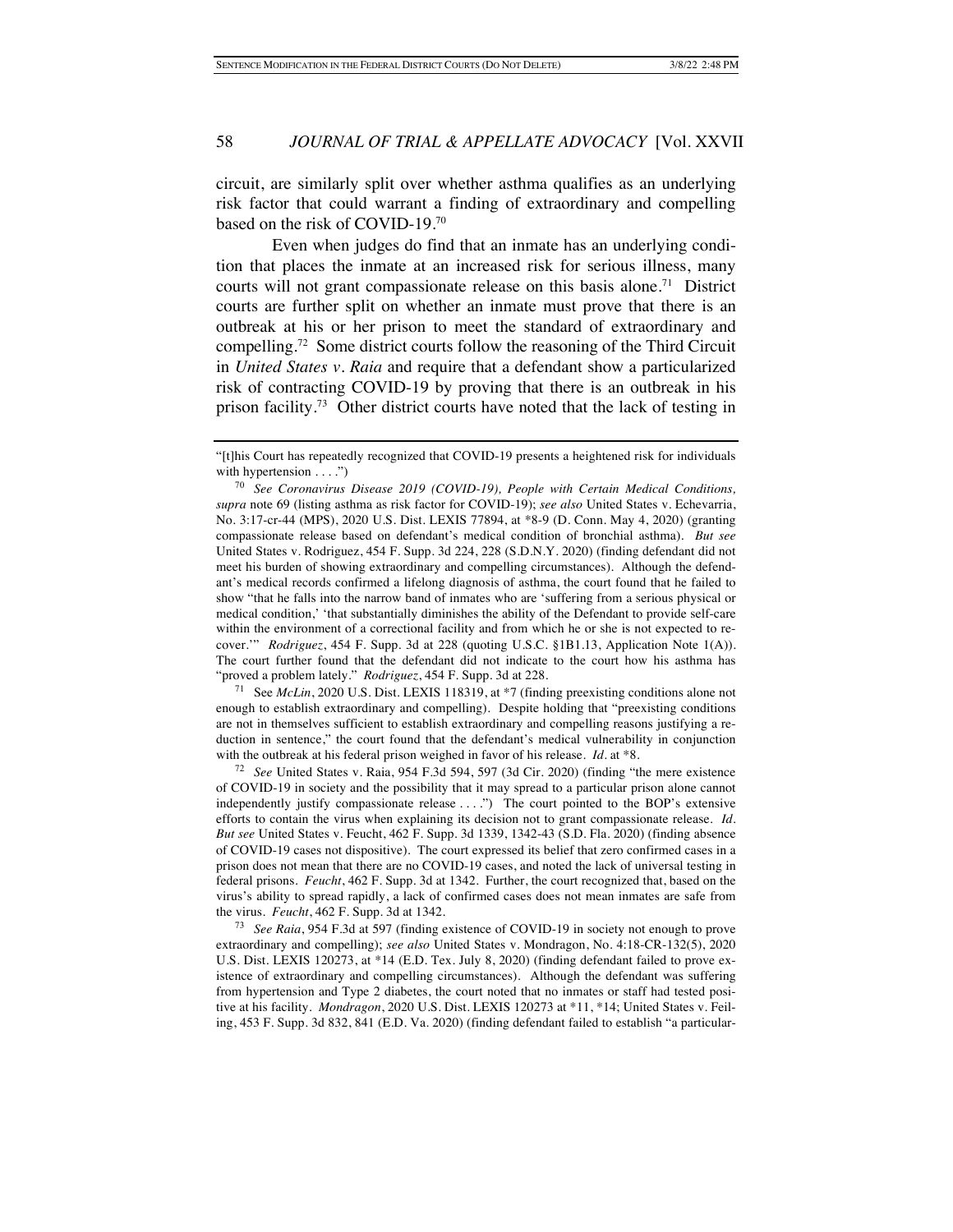federal prisons, combined with the rapid spread of the virus, make it unjust to require proof of positive cases in a facility to prove extraordinary and compelling circumstances.<sup>74</sup> Finally, some district court judges have held that it is not enough to prove the existence of a COVID-19 outbreak in the defendant's prison facility; rather, if there is an outbreak in his facility, a defendant must then prove that the BOP is not equipped to manage the outbreak.75

Because of these discrepancies, judges in two different circuits looked at the same prison, FCI Loretto, and came to opposite conclusions regarding whether each defendant proved the conditions of the prison demonstrated a particularized risk of contracting COVID-19.76 Similarly,

[f]or these reasons, unless and until FCI Loretto implements a universal testing regimen, the Court gives no weight to the zero 'confirmed' COVID-19 cases statistic – particularly because BOP is housing detainees together, because the United States could not give the Court any information regarding current testing practices, and because basic disinfecting tools such as soap and hand sanitizer are not universally provided to the population.

*Amarrah*, 458 F. Supp. 3d at 618; *see also* Sadie Gurman, *More Than 70% of Inmates Tested in Federal Prisons Have Coronavirus*, THE WALL STREET JOURNAL (Apr. 30, 2020, 9:07 AM), https://www.wsj.com/articles/more-than-70-of-inmates-tested-in-federal-prisons-havecoronavirus-11588252023 (noting "[m]ore than two thirds of the small number of federal prisoners who have been tested for the new coronavirus had positive results . . . .")

<sup>75</sup> *See* United States v. Isidaehomen, No. 3:16-CR-0240-B-4, 2020 U.S. Dist. LEXIS 179408, at \*6 (N.D. Tex. Sept. 30, 2020) (finding COVID-19's "generalized effect" on defendant's facility does not establish specific extraordinary and compelling circumstances). Although defendant's facility at the time of her motion had nine active COVID-19 cases with 529 recovered cases, and six deaths, the court did not find these statistics compelling in making a finding of extraordinary and compelling. *Id.* at \*1-2, \*6; *see also* United States v. McIntosh, No. 11-20085-01-KHV, 2020 U.S. Dist. LEXIS 176446, at \*17 (D. Kan. Sept. 25, 2020) (noting that despite an outbreak, only four inmates tested positive and had not recovered). Although, at the time of defendant's motion, fifty-eight inmates and fifty-five staff had tested positive, defendant failed to show that he faced a heightened risk of exposure to COVID-19 at USP Thompson compared to home confinement or community placement. *McIntosh*, 2020 U.S. Dist. LEXIS 176446*,* at \*3, \*17.

<sup>76</sup> *See Amarrah*, 458 F. Supp. 3d at 617 (finding absence of COVID-19 cases not dispositive in determining extraordinary and compelling circumstances). The court gave no weight to the argument that there were no confirmed cases at FCI Loretto because the BOP was housing inmates together and not providing universal testing or access to hygienic products. *Id.* at 618. *But see Feiling*, 453 F. Supp. 3d at 841 (finding defendant failed to "demonstrate a particularized risk of contracting the disease.") The defendant based his request on the possibility that COVID-19

ized risk of contracting the disease.") The court found that the defendant established a particularized susceptibility to COVID-19 based on his comorbidities, including respiratory and heart conditions. *Feiling*, 453 F. Supp. 3d at 841. However, because the BOP had not confirmed a case of COVID-19 at his facility, the court found defendant's request was premised on the "mere possibility that COVID-19 will spread to his facility." *Feiling*, 453 F. Supp. 3d at 841.

<sup>74</sup> *See Feucht*, 462 F. Supp. 3d at 1342 (finding the absence of COVID-19 cases not dispositive); United States v. Amarrah, 458 F. Supp. 3d 611, 618 (E.D. Mich. 2020) (noting "[z]ero *confirmed* COVID-19 cases is not the same thing as zero COVID-19 cases.") The court further stated,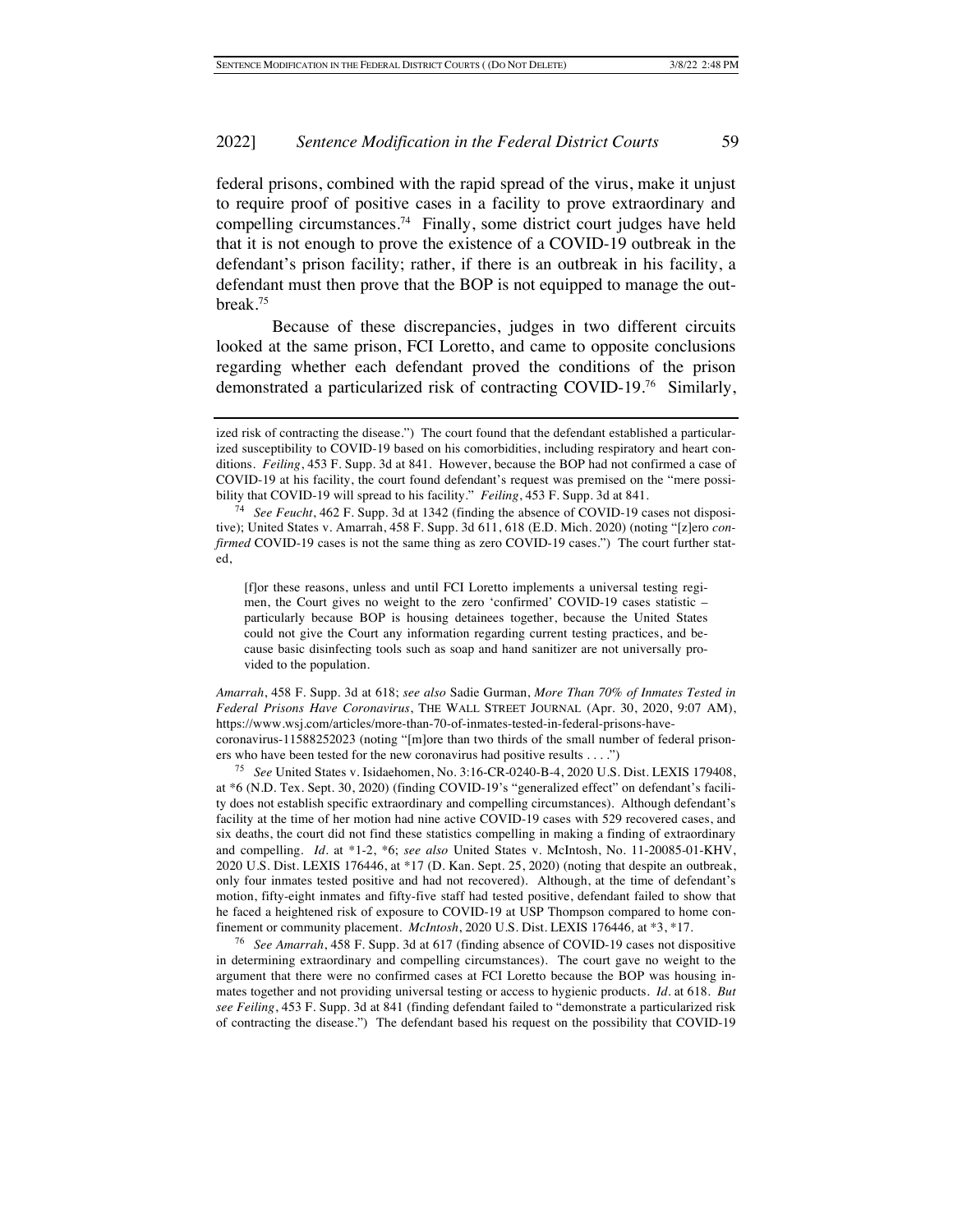judges have reached different conclusions regarding whether the conditions at FCI Fort Dix constitute an outbreak that would create a need for an equitable exception to the exhaustion requirement.<sup>77</sup>

When deciding compassionate release motions, judges often look at a defendant's plan for release and re-entry to ensure that granting the motion will not put the public at risk for future harm.<sup>78</sup> However, in the setting of COVID-19, judges must consider not only the potential that an inmate will recidivate but also the potential that the inmate will spread the virus to the greater community.<sup>79</sup> This has created another split among judges as to whether a defendant's release option that involves residing with family members is a safe option.<sup>80</sup> Judges tend to look favorably on inmate requests that demonstrate that the inmate has the means and support to create a lower risk environment outside of prison.<sup>81</sup>

Finally, in deciding a motion for compassionate release, judges must consider the factors laid out in 18 U.S.C. § 3553(a), which outlines

<sup>78</sup> *See* United States v. Cardena, 461 F. Supp. 3d 798, 803 (N.D. Ill. 2020) (explaining that "[t]he court begins with the need to protect the public.") When considering the ramifications of Cardena's release, the court pointed to his lack of a criminal record and the minor role he played in the offense giving rise to his conviction. *Id.* The court also noted that his mother agreed to let him quarantine in a separate portion of her home, and that he had a promise of employment. *Id.* These factors led the court to conclude that Cardena's re-entry plan militated in favor of release. *Id.*

<sup>79</sup> *See Garcia*, 460 F. Supp. 3d at 410 (finding defendant's post-release behavior likely would not mitigate risks of COVID-19). The court noted that releasing the defendant to his home in Newark, New Jersey, where "compliance with social distancing and mask requirements would be strictly voluntary," would not necessarily reduce his risk of contracting COVID-19 or spreading it to others. *Id.*

<sup>80</sup> *See Feiling*, 453 F. Supp. 3d at 841 (finding defendant's release would create safety risk for his family). The court noted that the defendant's wife was also in a high-risk demographic due to her age and comorbidities, and releasing him would compound her health risks. *Id.*; *cf.* United States v. Scott, No. 19-cr-10144-ADB-1, 2020 U.S. Dist. LEXIS 143316, at \*9 (D. Mass. Aug. 11, 2020) (finding release to mother's home appropriate).

<sup>81</sup> *See* United States v. Edwards, No. 3:13-cr-00012, 2020 U.S. Dist. LEXIS 127869, at \*33- 34 (M.D. Tenn. June 2, 2020) (outlining reasons defendant will fare better with regard to COVID-19 outside BOP custody); *Cardena*, 461 F. Supp. 3d at 804 (finding defendant had good reentry plan).

would enter his facility in the future as the BOP had not yet confirmed a case of COVID-19 at FCI Loretto. *Feiling*, 453 F. Supp. 3d at 841. The court found this insufficient to justify compassionate release because it did not demonstrate that the defendant had a particularized risk of contracting COVID-19. *Feiling*, 453 F. Supp. 3d at 841.

<sup>77</sup> *See* United States v. Garcia, 460 F. Supp. 3d 403, 409 (S.D.N.Y. 2020) (noting lack of outbreak at FCI Fort Dix). The court found that "Fort Dix is not a facility that has seen a massive outbreak of COVID-19. With 2,936 inmates, it has only 40 documented cases as of May 4." *Id. But see* United States v. Pena, 459 F. Supp. 3d 544, 549 (S.D.N.Y. 2020) (finding exhaustion requirement futile based on outbreak at FCI Fort Dix). The judge noted that FCI Fort Dix "is the most heavily populated BOP facility and has had 43 confirmed cases of COVID-19." *Id.* The judge found that requiring the defendant to wait an additional three weeks to meet the exhaustion requirement "could be the difference between life and death." *Id.*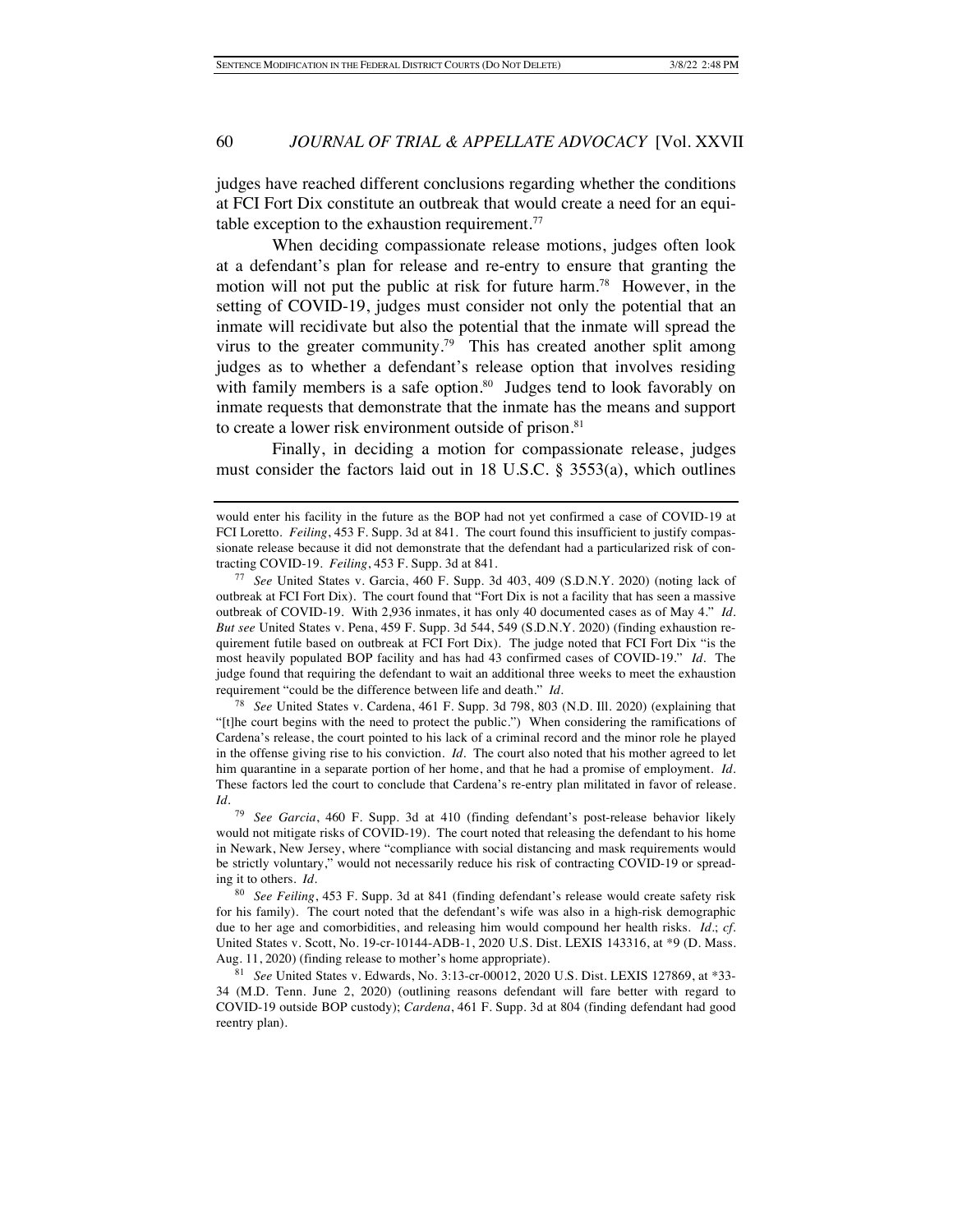specific criteria for judges imposing sentences. $82$  The three most relevant factors under § 3553 are: (1) the need to provide the defendant with services, including medical care; (2) the need for a sentence that serves as a deterrent; and  $(3)$  the need to ensure public safety.<sup>83</sup> In the setting of COVID-19, judges look to the final provision of  $\S$  3553(a)(2), which directs courts to consider "the need for the sentence imposed to provide the defendant with necessary educational or vocational training, medical care, or other correctional treatment in the most effective manner."84 Judges consider the care a facility is able to provide for an inmate and require an inmate to demonstrate that he will receive better medical care outside of the facility.85

Another important factor is the deterrent factor that sentences confer on individuals as well as the general community.<sup>86</sup> However, judges are not in agreement regarding the percentage of a sentence that an inmate must serve to provide the requisite deterrent factor, leading to confusion, further compounded by BOP policies.<sup>87</sup> Some judges appear more willing to reduce sentences in the context of COVID-19, noting that the risk of death from COVID-19 creates a different type of incarceration than the one

distinguishes [him] from many other inmates seeking release, who appear to lack plans and resources to enable them to cope with an infection as well (or better) upon release as they would in the custody of BOP, which does have resources (strained and limited though they may be) to confer upon infected inmates.

#### *Edwards*, 2020 U.S. Dist. LEXIS 127869, at \*35.

<sup>82</sup> *See* 18 U.S.C. § 3582(c)(1)(A) (outlining court's options for modifying a sentence); *see also* 18 U.S.C. § 3553(a) (providing factors for judges to consider when imposing sentences).

<sup>83</sup> *See* 18 U.S.C. § 3553(a)(2) (outlining sentencing factors).

<sup>&</sup>lt;sup>84</sup> 18 U.S.C. § 3553(a)(2)(D) (outlining need for sentences).

<sup>85</sup> *See* United States v. Garcia, 460 F. Supp. 3d 403, 410 (S.D.N.Y. 2020) (finding defendant failed to prove he would be safer at home). The court found that the defendant's history indicated that he would not take care of himself if released, pointing to his repeated failures to adhere to medical advice while at liberty. *Id.* The court also stated that it was not convinced the defendant would be safer outside of FCI Fort Dix as he was "arguably receiving the most attentive and comprehensive health care that he ha[d] received in a long time . . ." *Id. But see Edwards*, 2020 U.S. Dist. LEXIS 127869, at \*33-35 (finding defendant demonstrated he would fare better at home than in prison). The court pointed to the defendant's access to personal protective equipment, health insurance, and proximity to hospitals. *Edwards*, 2020 U.S. Dist. LEXIS 127869, at \*34-35. The court explained that the defendant's access to resources

<sup>86</sup> *See* 18 U.S.C. § 3553(a)(2)(B) (outlining need for sentences to deter criminal conduct).

<sup>87</sup> *See* Neff & Blakinger, *supra* note 8 (discussing confusion over sentence reduction). The authors reference one individual who drove to pick up her husband from prison only to discover that he would not be released because he had not yet served fifty percent of his sentence. *Id.* A judge ordered the prison to release him, but prison officials refused, claiming that the judge's order was unclear. *Id.*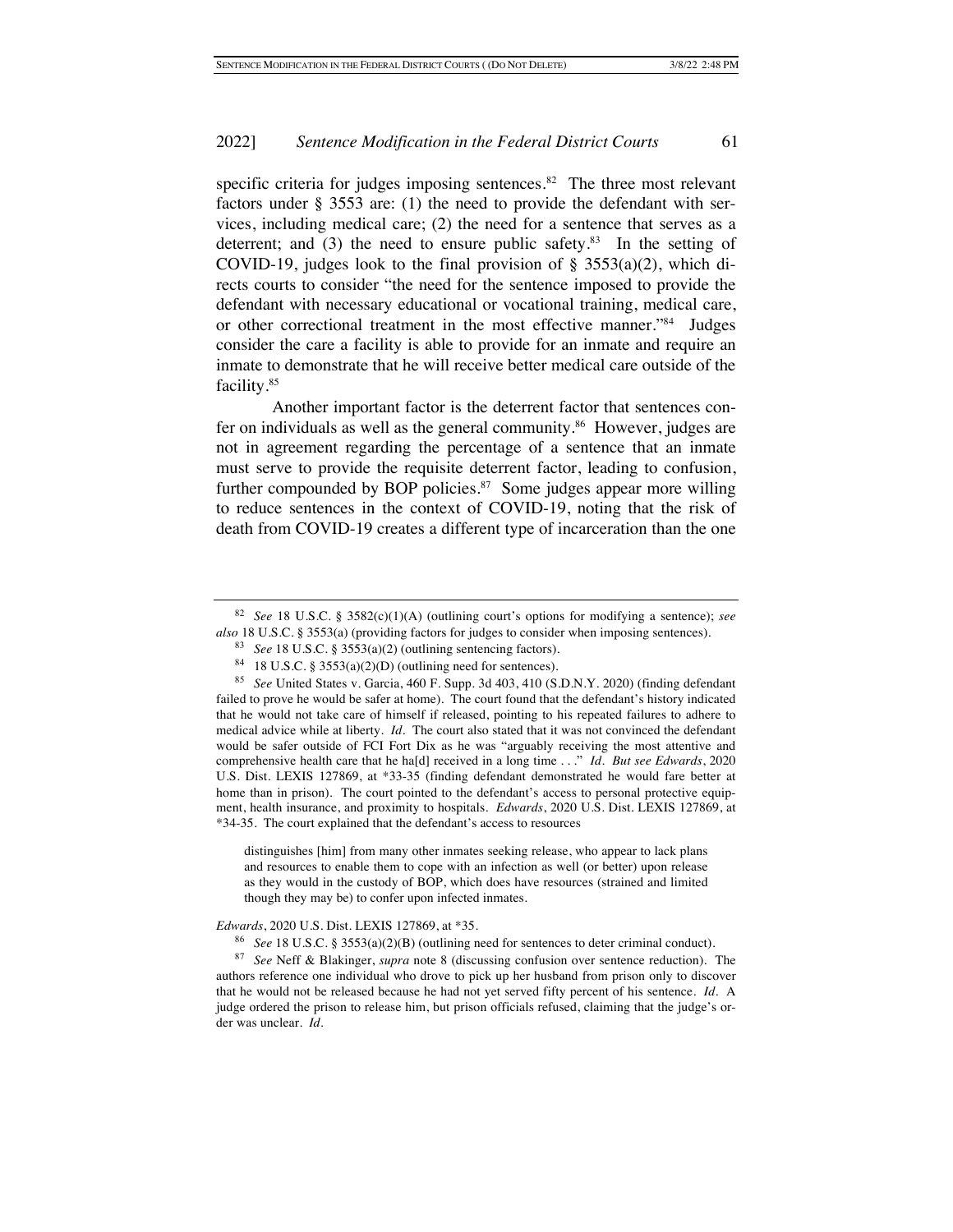the judge initially handed down to the defendant.<sup>88</sup> Others, however, have held that the  $\S$  3553(a) factors are more important than the prison conditions and the inmate's medical condition.<sup>89</sup> District court judges have different standards for what constitutes an appropriate reduction in sentence when extraordinary and compelling circumstances apply.<sup>90</sup> When considering whether sentence reduction is appropriate, courts also consider the public safety implications that arise from releasing inmates, mostly focusing on an inmate's likelihood to reoffend.91

#### IV. ANALYSIS

# *A. Congress should amend 18 U.S.C. § 3624(c) to require accountability from the BOP in considering home confinement requests*

The BOP is unable to carry its statutory burden under the FSA and, more recently, the CARES Act to release at-risk prisoners to home con-

<sup>88</sup> *See* United States v. Amarrah, 458 F. Supp. 3d 611, 618 (E.D. Mich. 2020) (finding extraordinary and compelling circumstances). Although the defendant had only served thirty-five percent of his sentence, the court stated, "the Court sentenced Defendant to 60 months in prison; it did not sentence him to death or to incarceration that carries a significant risk of death." *Id.*

<sup>89</sup> *See* United States v. Younger, No. 16-40012-02-DDC, 2020 U.S. Dist. LEXIS 109555, at \*19 (D. Kan. June 23, 2020) (finding reduced sentence would not provide adequate deterrence). Although the defendant had served two-thirds of his sentence at FCI Elkton, where nine inmates had died from COVID-19 at the time of his motion, the court found that reducing his sentence by one-third would not provide the necessary deterrent factor. *Id.* at \*2, \*19.

<sup>90</sup> *See* United States v. McLin, No. 1:17-CR-110-LG-RHW, 2020 U.S. Dist. LEXIS 118319, at \*10 (S.D. Miss. July 7, 2020) (citing United States v. Schwab, No. 13-CR-237, 2020 U.S. Dist. LEXIS 110504, at \*1 (E.D. La. June 24, 2020)) (finding sentence reduction not appropriate considering gravity of offense). The court found that because the defendant had only served a little over a quarter of his sentence, a reduction in sentence would not meet the objectives of deterrence. *Id.* at \*9-10; *see also* United States v. Osborne, No. 4:05-CR-00109-BSM-12, 2020 U.S. Dist. LEXIS 104943, at \*4 (E.D. Ark. June 16, 2020) (noting defendant's case does not merit release). The defendant had served over ninety-two percent of his sentence and "his home confinement eligibility, halfway house placement, and release dates [were] all months away." *But see Edwards*, 2020 U.S. Dist. LEXIS 127869, at \*26-27 (reducing defendant's sentence from seventy-two months to twenty-two months). The court clarified that the sentence reduction, effectively cutting the defendant's sentence by two thirds, was "not huge." *Edwards*, 2020 U.S. Dist. LEXIS 127869, at \*27.

<sup>91</sup> *See Edwards*, 2020 U.S. Dist. LEXIS 127869, at \*23-24 (explaining why public safety is not at risk with defendant's release). The court notes "[i]t is almost as if Defendant left no stone unturned in his crimes . . . violence was not one of them – a fact that decreases the risk attributable to his potential release." *Id.*; *see also* United States v. Cardena, 461 F. Supp. 3d 798, 804 (N.D. Ill. 2020) (finding BOP's transfer of defendant to pre-release facility suggests appropriateness of release). *But see McLin*, 2020 U.S. Dist. LEXIS 118319, at \*9 (focusing on defendant's lengthy criminal history of non-violent and violent offenses).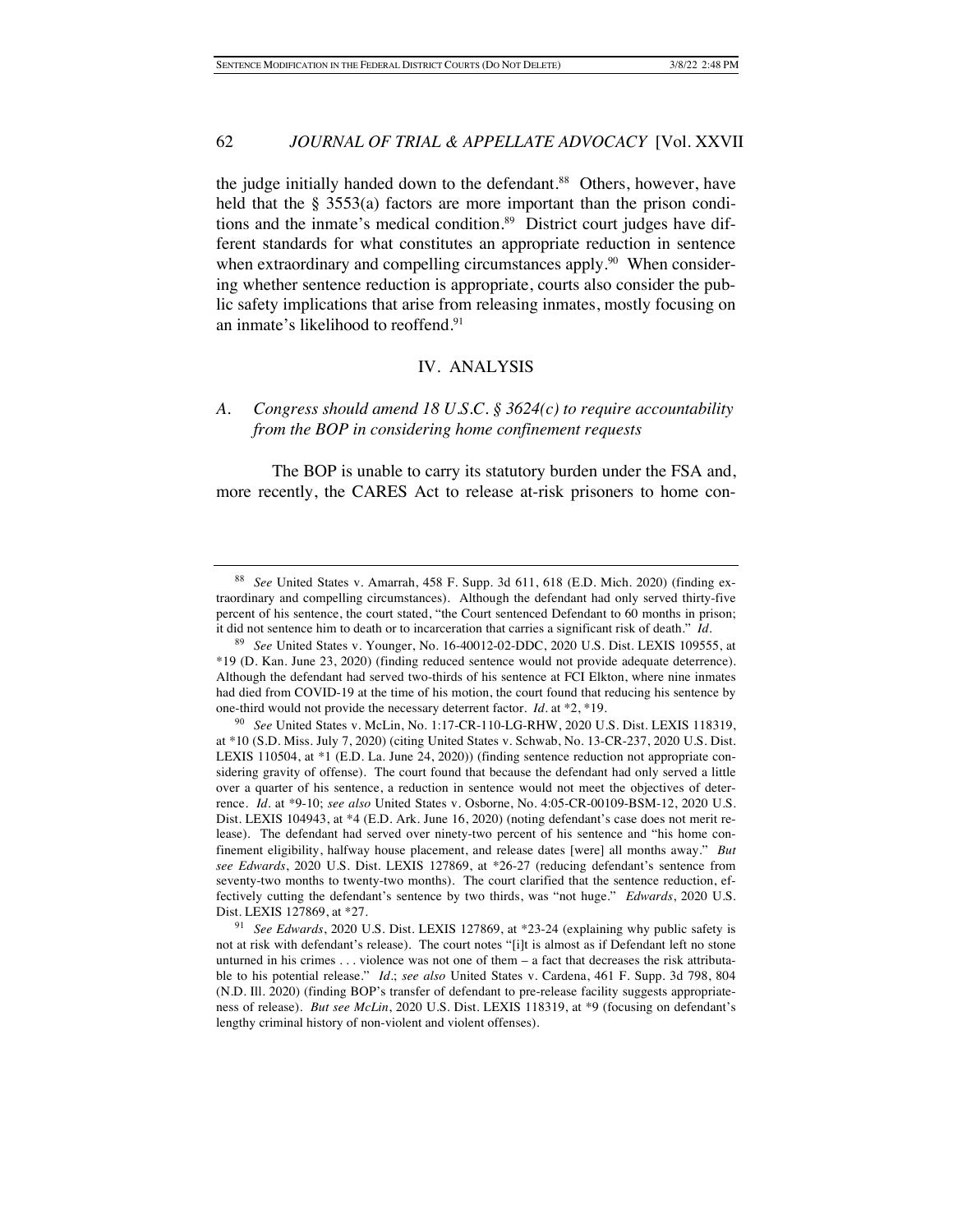finement in an efficient way.<sup>92</sup> The legislative history of § 3624(c)(2) indicates Congressional frustration with the BOP's failure to utilize the home confinement authority.<sup>93</sup> Despite these statutory directives, however, the BOP's approach to home confinement did not change in a substantial way.<sup>94</sup> When it became clear that the pandemic had infiltrated the federal prison system, Attorney General Barr appeared to understand the gravity and issued two memoranda encouraging the BOP to move vulnerable inmates out of prison.<sup>95</sup> Unfortunately, Attorney General Barr could only encourage the BOP to increase home confinement, because under 18 U.S.C. §  $3624(c)(2)$ , the BOP wields sole control over the ability to move prisoners to home confinement.96

The new guidance from Congress under the CARES Act failed to deliver the relief many prisoners and their family members demanded.<sup>97</sup> Despite the explicit directives imbedded in the CARES Act and subsequent urgent instruction from Attorney General Barr, the BOP did not move individuals to home confinement at a speed that matched the urgency of the situation.<sup>98</sup> In noting the BOP's failure to move prisoners to home confinement, the chief federal public defender in New York City stated, "[t]hey don't want to let people out. It's not in their DNA."99

Beyond making it difficult for prisoners to reach the requisite PATTERN score to achieve home confinement, the BOP sowed confusion

<sup>92</sup> *See* Neff & Blakinger, *supra* note 8 (discussing marginal reduction in prison population following CARES Act).

<sup>93</sup> *See* First Step Act of 2018, Pub. L. No. 115-391, § 602, 132 Stat. 5194 (2018) (instructing BOP to increase use of home confinement); *see also* Coronavirus Aid, Relief, and Economic Security Act, title II, sec. 12003(b)(2), Pub. L. No. 116-136, 134 Stat. 281 (2020) (outlining increased home confinement power).

<sup>94</sup> *See* Grawert, *supra* note 28 (discussing issues implementing First Step Act). Due to the DOJ's use of the PATTERN system to determine eligibility for home confinement, it is difficult for inmates to achieve the requisite minimum score. *Id.*; *see also* Neff & Blakinger, *supra* note 8 (describing BOP's failure to move inmates to home confinement under CARES Act).

<sup>95</sup> *See* Memorandum from the Att'y Gen. to the Dir. of Bureau of Prisons, *supra* note 38 (instructing BOP to prioritize granting home confinement due to COVID-19); *see also* Memorandum from the Att'y Gen. to the Dir. of Bureau of Prisons, *supra* note 40 (instructing increased use of home confinement at FCIs Oakdale, Danbury, and Elkton).

<sup>96</sup> *See* 18 U.S.C. § 3624(c)(2) (granting home confinement power to BOP).

<sup>97</sup> *See* Neff & Blakinger, *supra* note 8 (noting marginal reductions in federal prison populations after Congressional instruction).

<sup>98</sup> *See id.* (describing BOP's failure to efficiently move inmates to home confinement); *see also* Satija, *supra* note 7 (discussing BOP's slow response to home confinement requests). Judge Michael P. Shea responded to FCI Danbury's rate of home confinement review by stating that the slow trickle of releases (159 inmates had been reviewed as of May 5 and only twenty-one were granted home confinement) did not match the urgent tone that Attorney General Barr demonstrated in his memo. *Id.* 

<sup>99</sup> *See* Neff & Blakinger, *supra* note 8 (discussing BOP's failures in carrying out policies).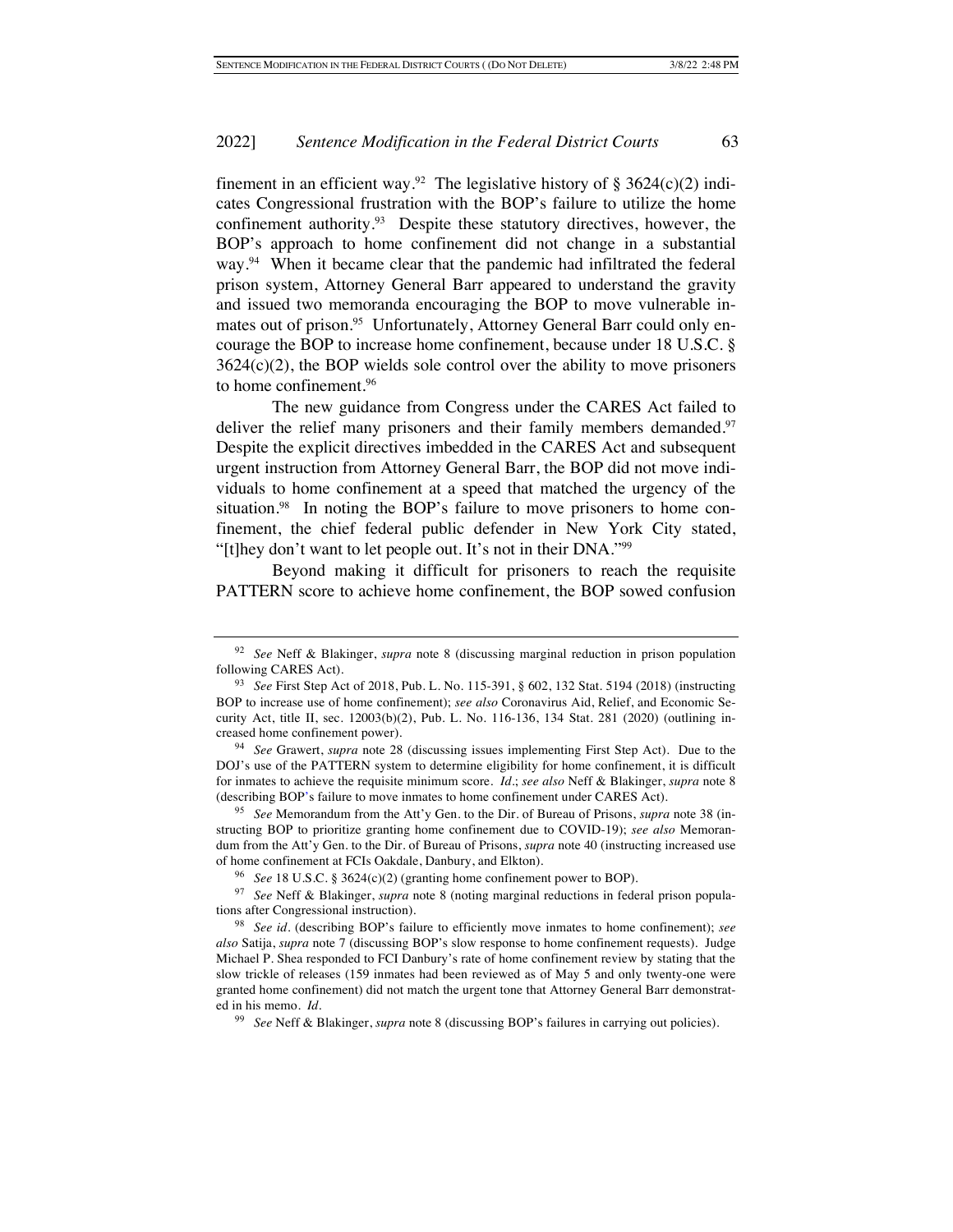regarding its release eligibility policy as it relates to percentages of sentences served.100 This confusion created real consequences, as its policy changes resulted in the revocation of release for inmates already in prerelease quarantine.<sup>101</sup> While federal policies should be streamlined to ensure fair results across the federal system, the ever-changing policies that emerged from the Barr administration left even federal prosecutors unable to articulate the United States' position.<sup>102</sup>

By failing to move inmates to home confinement during the pandemic, the BOP pushed the responsibility of protecting vulnerable inmates into the hands of the judicial system.103 Statutorily, the courts only have the power to grant compassionate release and have no power to grant home confinement.104 Because courts lack the ability to move inmates to home confinement, they have less ability to balance the competing interests of protecting inmates while also protecting the general public and upholding justice.105 While the BOP's changing metrics created a breakdown in moving inmates to home confinement, judges released individuals who do not meet BOP criteria under the PATTERN system or have not served the requisite percentage of their sentences.106

The BOP had an opportunity to move at-risk inmates away from centralized COVID-19 outbreaks while also ensuring they served their sentences without putting the public at risk. $107$  Instead, judges faced the impossible decision of granting compassionate release, effectively cutting an inmate's sentence to time served, or ordering an inmate to stay in prison, which could be equated to a death sentence in some instances.<sup>108</sup> Since the

<sup>103</sup> *See* Satija, *supra* note 7 (discussing rise of compassionate release cases in federal court).

<sup>104</sup> *See* 18 U.S.C. § 3624(c)(2) (granting home confinement power to BOP). *See* 18 U.S.C. § 3582(c) (granting court compassionate release power).

<sup>107</sup> *See* Memorandum from the Att'y Gen. to the Dir. of Bureau of Prisons, *supra* note 38 (instructing BOP to prioritize granting home confinement due to COVID-19).

<sup>108</sup> *See* Satija, *supra* note 7 (discussing rise in federal judges deciding compassionate release cases); *see also* Gerstein *supra* note 36 (describing Judge Gwin's order to release inmates at FCI

<sup>100</sup> *See* Gerstein, *supra* note 45 (describing confusion with Barr's changing policies regarding home confinement).

<sup>&</sup>lt;sup>101</sup> *See id.* (observing effects of policy confusion on inmates).

<sup>&</sup>lt;sup>102</sup> *See id.* (describing incident where federal prosecutor could not explain government's policy to federal judge). A federal prosecutor in Manhattan was unable to respond effectively to an order from the court requiring her to detail the federal government's standards for compassionate release because of uncertainties regarding the policies in effect. *Id.*

<sup>105</sup> *See* Gerstein, *supra* note 36 (noting judicial concerns regarding releasing prisoners en masse).

<sup>106</sup> *See* United States v. Edwards, No. 3:13-cr-00012, 2020 U.S. Dist. LEXIS 127869, at \*26- 27 (M.D. Tenn. June 2, 2020) (reducing inmate's sentence from seventy-two to twenty-one months); *see also* United States v. Amarrah, 458 F. Supp. 3d 611, 618 (E.D. Mich. 2020) (releasing inmate with sixty-five percent of his sentence left).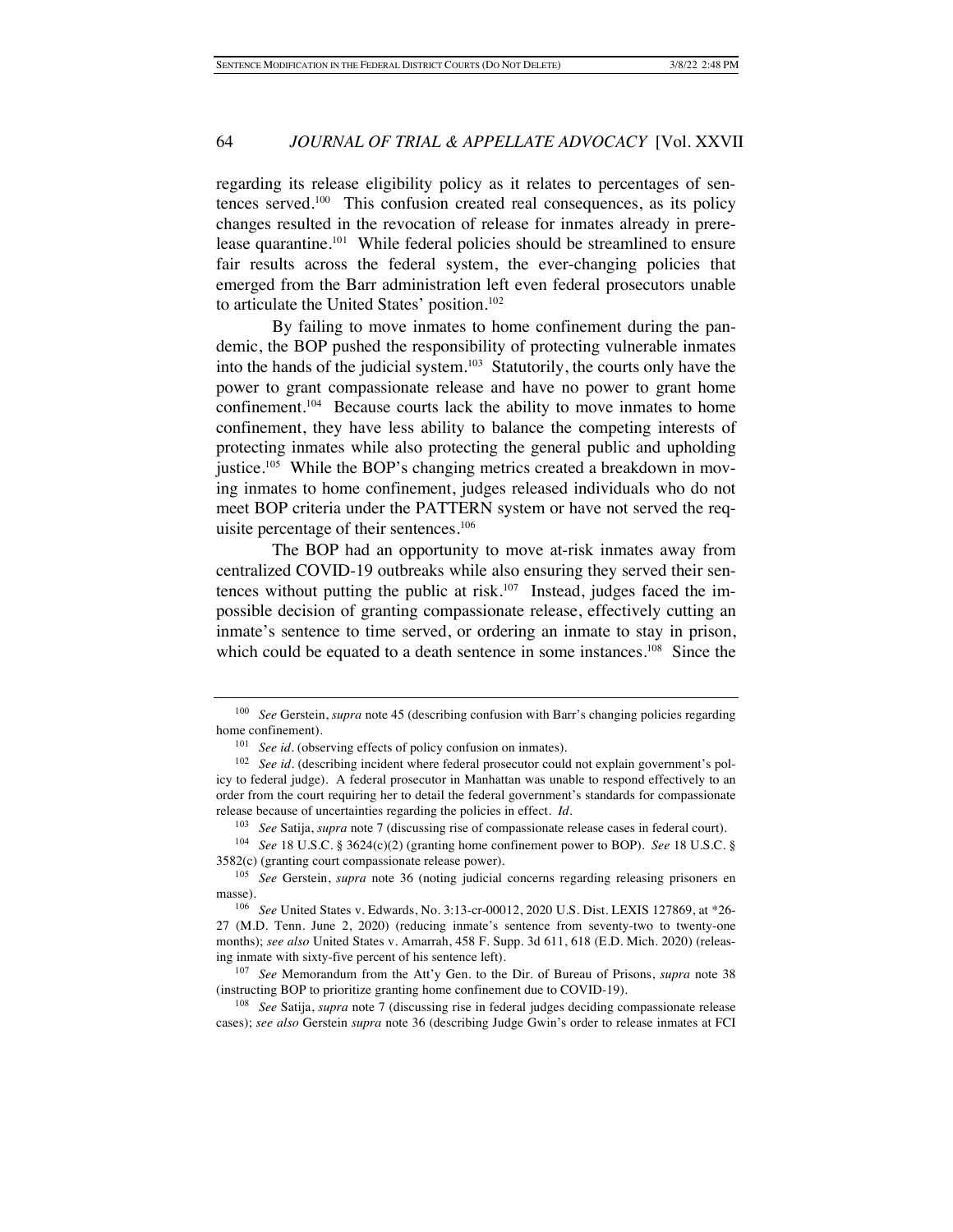pandemic began, many district court judges have demonstrated that they are more comfortable shortening sentences than requiring individuals to risk their lives remaining in prison.<sup>109</sup>

Congress should amend the home confinement statute to place greater accountability requirements on the BOP, ensuring the BOP processes home confinement petitions in a timely manner.<sup>110</sup> If the BOP responded to home confinement requests and moved individuals to home confinement efficiently, courts would not have to make the difficult decision to negate an individual's sentence.<sup>111</sup> One way to foster greater accountability is to create a statutory time frame for responding to petitions, which Congress could model after state statutes governing medical parole.112 The federal home confinement statute merely authorizes the BOP to move individuals to home confinement for a specific period of time.<sup>113</sup> In contrast, medical parole statutes in states like Massachusetts and California authorize state agencies to move individuals to the medical parole program while also conferring upon those agencies an affirmative duty to respond to home confinement requests within specified time periods.<sup>114</sup>

In Massachusetts, the medical parole statute requires the superintendent of the correctional facility to respond to a medical parole request within twenty-one days.<sup>115</sup> It further requires the superintendent to make a recommendation to the commissioner that includes a medical parole plan, a physician's diagnosis, and a risk assessment.116 Creating requirements in the language of the statute allows the court and the legislature to hold prison officials accountable for not responding efficiently to requests.117 Con-

Elkton). Judge Gwin could not order home confinement himself, so he ordered the BOP to determine which inmates were eligible for release from FCI Elkton. Gerstein *supra* note 36.

<sup>109</sup> *See Edwards*, 2020 U.S. Dist. LEXIS 127869, at \*26-27 (M.D. Tenn. June 2, 2020) (reducing inmate's sentence by two thirds); *see also Amarrah*, 458 F. Supp. 3d at 618 (releasing inmate with sixty-five percent of his sentence left).

<sup>110</sup> *See* 18 U.S.C. § 3624(c)(2) (authorizing BOP to place prisoners in home confinement). The current statute imposes no affirmative duty on the BOP to respond to requests efficiently. *Id.*

<sup>111</sup> *See* Satija, *supra* note 7 (discussing rise in federal judges deciding compassionate release cases).

<sup>112</sup> *See* MASS. GEN. LAWS ANN. ch. 127, § 119A (2018) (outlining medical parole procedure); *see also* CAL. PENAL CODE § 3550 (outlining medical parole procedure).

<sup>113</sup> *See* 18 U.S.C. § 3624(c)(2) (authorizing BOP to place prisoners in home confinement).

<sup>114</sup> *See* MASS. GEN. LAWS ANN. ch. 127, § 119A(c) (2018) (requiring response from superintendent of prison within twenty-one days); CAL. PENAL CODE § 3550(d) (requiring response from head physician of institution within thirty days).

<sup>115</sup> *See* MASS. GEN. LAWS ANN. ch. 127, § 119A(c) (2018) (requiring response from superintendent of prison within twenty-one days).

<sup>116</sup> *See id.* (outlining superintendent's statutory duties).

<sup>117</sup> *See* Buckman v. Comm'r of Correction, 138 N.E.3d 996, 1011 (Mass. 2020) (holding superintendent of prison bears burden of responding to prisoner's request). The court held that the superintendent is responsible for "preparing or procuring '(i) a medical parole plan; (ii) a written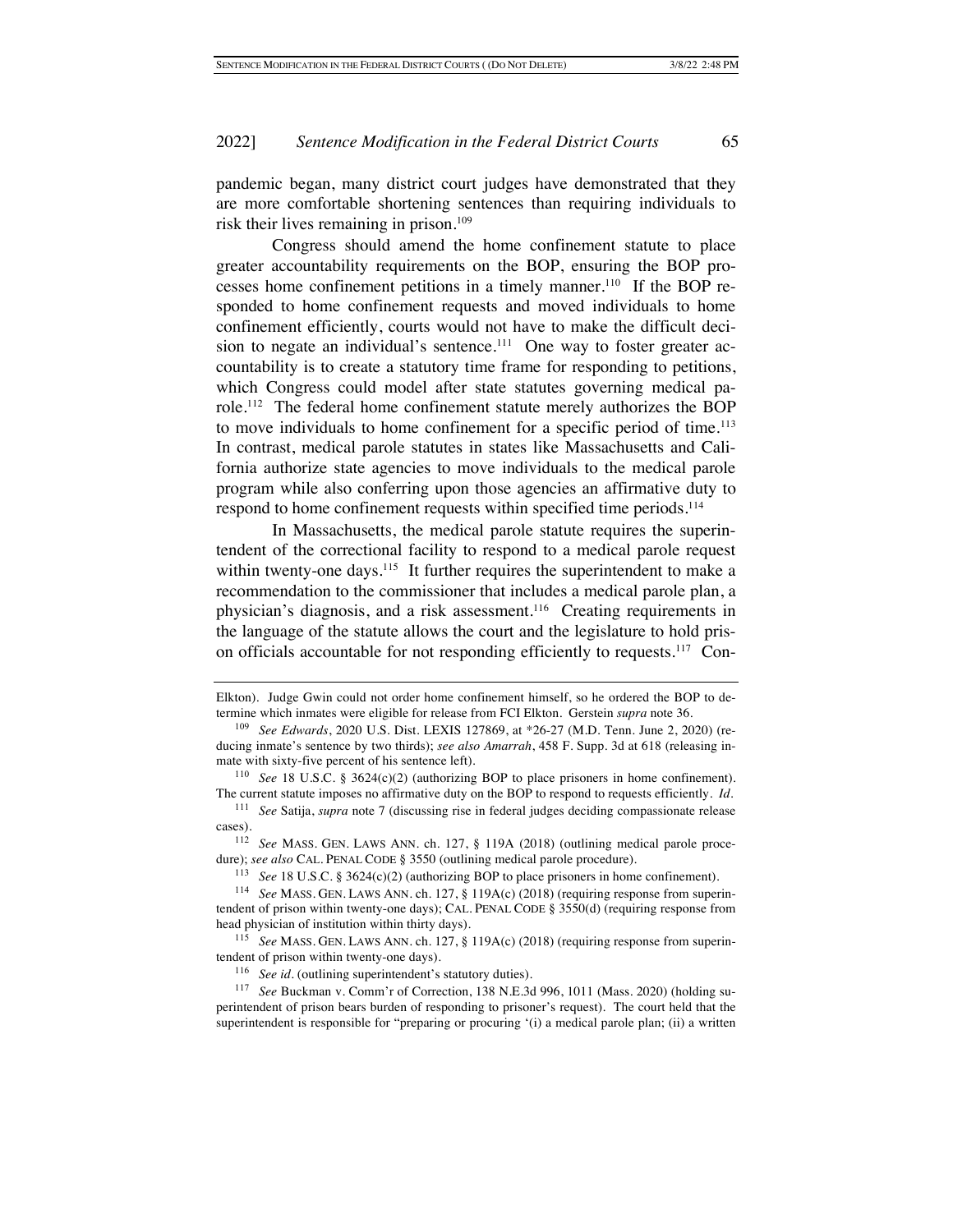gress did not impute any similar duties to the BOP in granting the agency sole power over the home confinement system, leaving the federal courts powerless to demand more from the agency.<sup>118</sup>

# *B. Congress should amend 18 U.S.C. § 3582(c) to permanently remove the thirty-day waiting period*

Although the First Step Act gave inmates more power to bring their cases forward, the exhaustion requirement remains as a barrier for inmates seeking release.<sup>119</sup> Because of the BOP's failure to make even an initial response to a majority of compassionate release requests, the thirty-day waiting period is often wasted time during which the court cannot act to help vulnerable inmates.<sup>120</sup> The administrative exhaustion process is only feasible if the wardens at federal prisons participate in the process.<sup>121</sup> During the pandemic, numerous inmates reported wardens verbally refusing their requests or refusing even to accept their requests, both of which prevent the exhaustion process from beginning.<sup>122</sup> For example, the warden of one facility in California issued an official memo informing inmates that he

diagnosis by a physician . . .; and (iii) an assessment of the risk for violence that the prisoner poses to society.'" *Id.*

<sup>&</sup>lt;sup>118</sup> *See* 18 U.S.C. § 3624(c)(2) (authorizing BOP to place prisoners in home confinement). The current statute imposes no affirmative duty on the BOP to respond to requests efficiently. *Id.*; *see also* United States v. Rodriguez, 451 F. Supp. 3d 392, 395 (E.D. Pa. 2020) (noting BOP's failure to move inmates to home confinement).

<sup>119</sup> *See* First Step Act of 2018, Pub. L. No. 115-391, § 603(b)(1), 132 Stat. 5194 (2018) (outlining compassionate release process).

<sup>120</sup> *See* Satija, *supra* note 7 (discussing judicial concern regarding thirty-day waiting period). As of May 2020, 241 inmates at FCI Danbury had applied for compassionate release since the beginning of the pandemic and none had been approved. *Id.* Judge Michael Shea said of the waiting period with this number in mind, "the numbers you're reporting suggest . . . there's no point in waiting the 30 days. The warden might as well tell people, look, we're not going to be granting it." *Id.* In his opinion he wrote, "[t]he 30-day period under the statute is simply dead time during which there is no prospect the BOP will come to the defendant's aid." *Id.* 

<sup>121</sup> *See* 18 U.S.C. § 3582(c) (granting court compassionate release power after BOP's initial decision).

<sup>122</sup> *See* Martinez-Brooks v. Easter, 459 F. Supp. 3d 411, 428-29 (D. Conn. May 12, 2020) (noting BOP rarely filed compassionate release motions). Over a more than six-week period, the warden at FCI Danbury failed to make even an initial response to 44% of compassionate release requests. *Id.* at 437; *see also* United States v. Rodriguez, 451 F. Supp. 3d 392, 395 (E.D. Pa. Apr. 1, 2020) (noting BOP's failure to move court for compassionate release). The BOP has a long history of failing to utilize its power to approve compassionate release requests, resulting in terminally ill inmates dying in prison waiting for the BOP to respond to their requests. *Rodriguez*, 451 F. Supp. 3d at 395; *see also* Neff & Blakinger, *supra* note 8 (describing BOP's struggle implementing new policy directives from Attorney General Barr).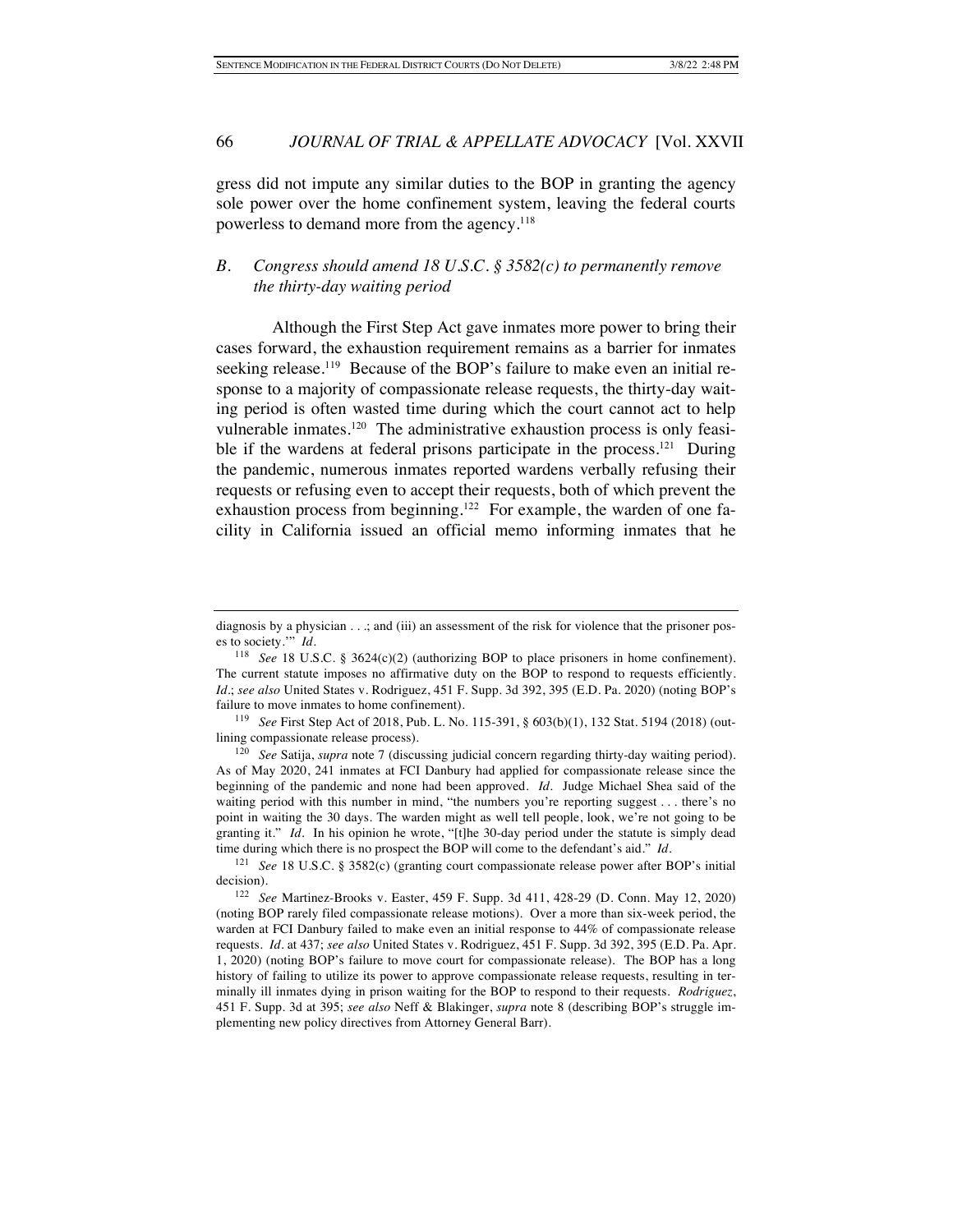would not be addressing any further requests.<sup>123</sup> When the BOP consistently fails to allow the administrative process to begin and end, it is unjust to require inmates to exhaust administrative remedies.<sup>124</sup>

Courts often point to the BOP's remedial actions as proof of effective administration, which courts believe places the BOP in the best position to make determinations about home confinement and compassionate release.125 In one of the few appellate decisions on the issue, the Sixth Circuit concluded that thirty days is not an unreasonable or indefinite period of time for an inmate to wait before bringing a motion before the court.<sup>126</sup> However, the BOP has not handled the virus in an effective way, with massive outbreaks occurring in federal prisons across the country and inmate requests for relief left unanswered.<sup>127</sup> Further, while the thirty-day period may not be an unreasonable timeframe under normal circumstances, in the setting of a pandemic, each day a prisoner spends incarcerated adds to the cumulative risk the individual faces.<sup>128</sup> With an understanding of the BOP's poor handling of compassionate release requests, specifically during the COVID-19 pandemic, the court's role in granting compassionate release when the BOP wrongly denies, or is incapable of responding to, a request should be acknowledged.<sup>129</sup>

<sup>123</sup> *See* Letter from John W. Lungstrum & James C. Duff *supra* note 62 (describing BOP's lack of cooperation in reviewing compassionate release requests).

<sup>&</sup>lt;sup>124</sup> *See id.* (describing BOP obstruction in resolving compassionate release requests).

<sup>125</sup> *See* United States v. Feiling, 453 F. Supp. 3d 832, 839 (E.D. Va. 2020) (praising BOP's efforts in containing COVID and evaluating prisoner release requests).

<sup>126</sup> *See* United States v. Alam, 960 F.3d 831, 834 (6th Cir. 2020) (explaining government's reasoning in maintaining exhaustion requirement). The court determined that the government had a good reason for objecting to the defendant's failure to exhaust: "[i]t wants to implement an orderly system for reviewing compassionate-release applications, not one that incentivizes line jumping." *Id.*

<sup>127</sup> *See* Gerstein, *supra* note 36 (discussing outbreak at FCI Elkton); *see also* Tollefson *supra*  note 36 (noting 70% of prisoners at FCI Waseka contracted COVID-19); Letter from John W. Lungstrum & James C. Duff, *supra* note 62 (describing instances of blatant BOP obstruction); United States v. Amarrah, 458 F. Supp. 3d 611, 617 (E.D. Mich. 2020) (excoriating government's argument regarding line-cutting). The government argued that allowing judges to waive the exhaustion requirement would incentivize inmates to attempt to jump ahead of fellow inmates in requesting compassionate release from the court instead of the BOP. *Amarrah*, 458 F. Supp. 3d at 617. The court states bluntly that this argument offends the court, noting that a defendant does not cut in line or interfere with the administrative process by exercising his statutory right to relief. *Amarrah*, 458 F. Supp. 3d at 617.

<sup>&</sup>lt;sup>128</sup> See United States v. Cardena, 461 F. Supp. 3d 798, 802 (N.D. Ill. 2020) (waiving exhaustion requirement). The court points to the reality that due to the pandemic, each day a prisoner spends in prison, his risk increases. *Id.*

<sup>129</sup> *See Amarrah*, 458 F. Supp. 3d at 617 (noting importance of court's ability in waiving exhaustion). The court notes that Congress designed the compassionate release statute in anticipation of courts taking responsibility in situations where the BOP is unable to manage high levels of requests for release. *Id.; see also* Letter from John W. Lungstrum & James C. Duff, *supra* note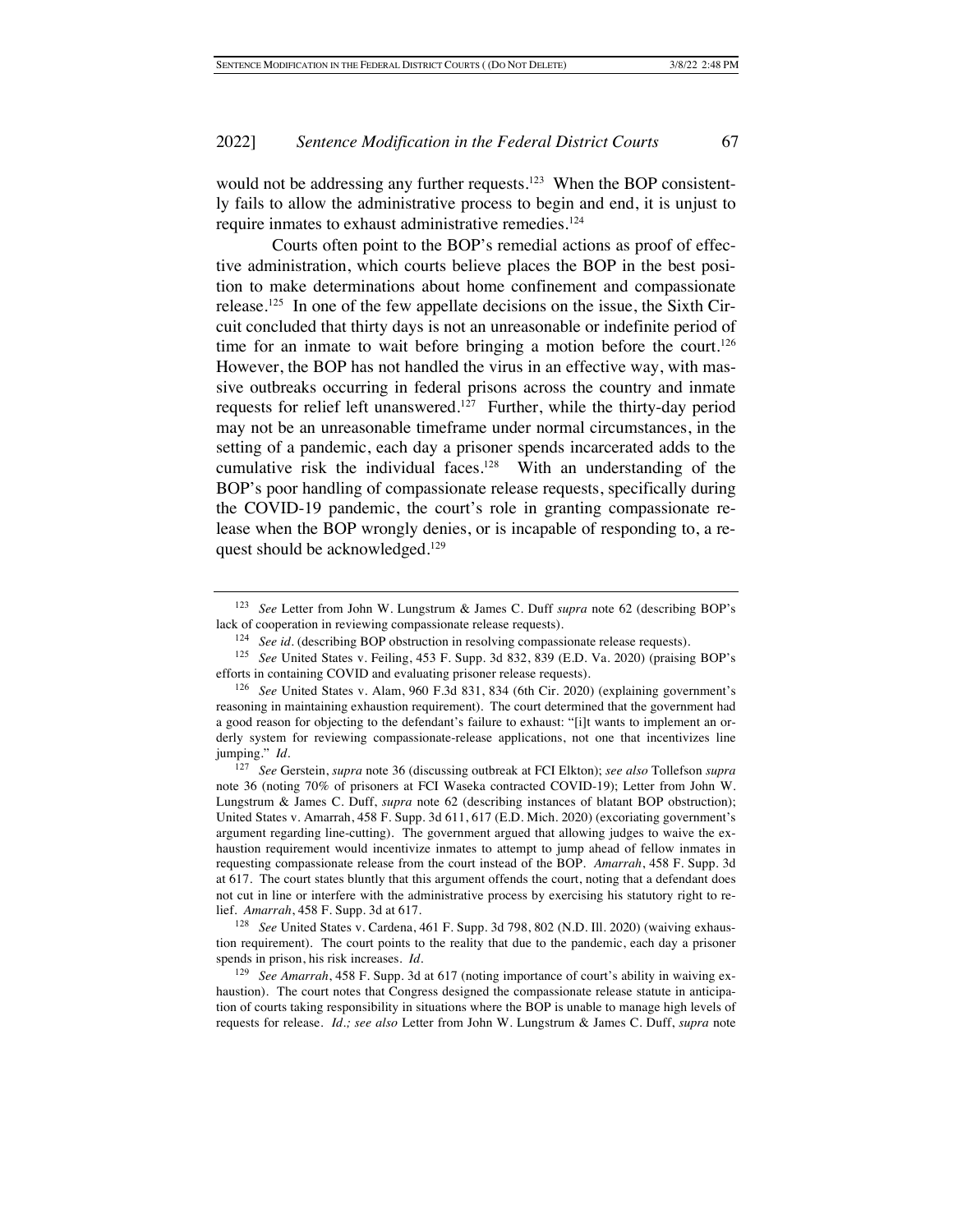If Congress gave judges the power to waive the exhaustion requirement, inmates would have an equitable remedy in situations where BOP employees deliberately slow down the process.<sup>130</sup> There are multiple reports of federal prison wardens either refusing to accept requests for compassionate release or verbally denying all requests and telling inmates not to file any applications for relief.<sup>131</sup> When there is such a blatant obstruction of the compassionate release process, it is important for judges to have the option to waive the exhaustion requirement in the interest of justice.<sup>132</sup>

It is crucial that Congress amend the compassionate release statute to give judges the power to waive the thirty-day exhaustion requirement to ensure efficient management of their dockets in states of emergency.<sup>133</sup> Judge Lungstrum, in his official capacity as the Chair of the Committee on the Budget of the Judicial Conference of the United States, raised this issue in a letter to Congress, requesting that Congress waive the exhaustion requirement.<sup>134</sup> The letter raised concerns over the ability of district courts to review requests from vulnerable inmates, as the judges believed there had

<sup>132</sup> *See* Letter from John W. Lungstrum & James C. Duff *supra* note 62 (describing instances of blatant BOP obstruction). As Judge Lungstrum argues, it is crucial in a pandemic for judges to have the power to waive the exhaustion requirement. *Id.*

<sup>133</sup> *See* Satija, *supra* note 7 (quoting letter from federal judges requesting Congress change compassionate release statute). Federal judges noted that the thirty-day waiting period has resulted in an inability for district courts to review petitions in a timely manner to protect vulnerable inmates from future harm. *Id.*

<sup>62 (</sup>requesting statutory amendment granting courts greater power in compassionate release deci $sions$ ).<br> $130$ 

<sup>130</sup> *See* Letter from John W. Lungstrum & James C. Duff *supra* note 62 (describing instances of blatant BOP obstruction).

<sup>131</sup> *See* United States v. Hansen, 4:13-CR-40053-01-KES, 2020 U.S. Dist. LEXIS 173093, at \*4-5 (S.D.S.D. September 22, 2020) (claiming exhaustion of administrative remedies). The defendant claimed that the warden at his facility "verbally told all inmates that he was denying all requests for compassionate release." *Id.*; *see also* Letter from John W. Lungstrum & James C. Duff *supra* note 62 (describing instances of blatant BOP obstruction). The Warden at Taft Correctional Institution distributed a memo informing inmates that the office would not be reviewing any more administrative requests. Letter from John W. Lungstrum & James C. Duff *supra* note 62.

<sup>134</sup> *See* Letter from John W. Lungstrum & James C. Duff, *supra* note 62 (requesting amendment to compassionate release statute). Judge Lungstrum requested Congress insert the following language into the compassionate release statute:

<sup>[</sup>O]r, effective during the national emergency declared by the President under the National Emergencies Act (50 U.S.C. 1601 et seq.) with respect to COVID-19 and end 30 days after the national emergency terminates, upon motion by the defendant submitted to the court upon a showing that administrative exhaustion would be futile or that the 30-day lapse would cause serious harm to the defendant's health . . . .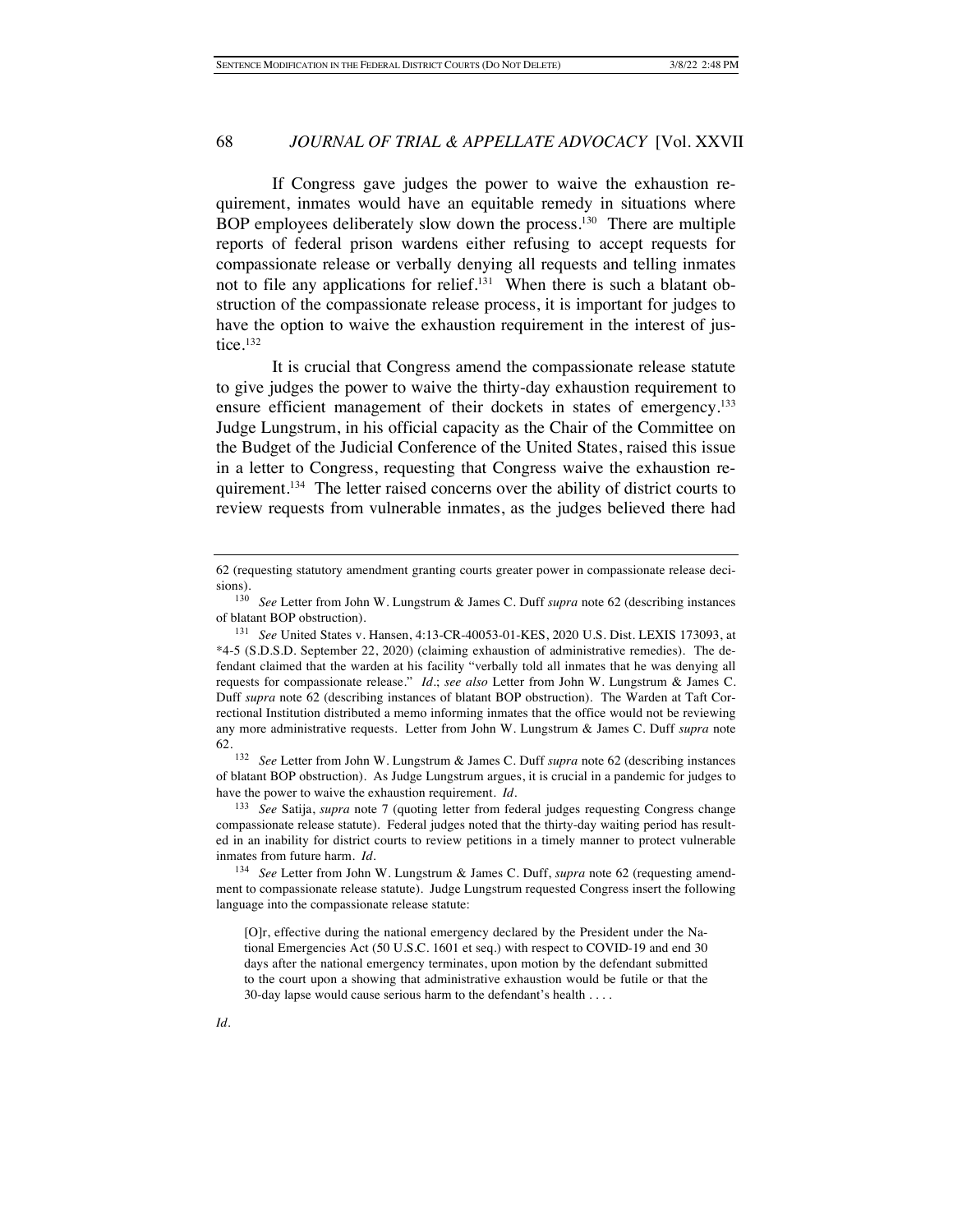been significant delays in the BOP's response to these requests.<sup>135</sup> The compassionate release system simply does not work during a pandemic when the circumstance that inmates claim as a reason for release is a virus that moves rapidly through dense populations and thirty days could be the difference between life and death.<sup>136</sup>

Further, the pandemic has demonstrated that it is essential that courts have the power to waive the exhaustion requirement in the interest of judicial efficiency.137 Inmates flooded the BOP with requests for home confinement and compassionate release, and the agency was unable to respond to all of the requests.<sup>138</sup> The courts' inability to waive the thirty-day waiting period hampers judicial efficiency because the court must deny the motion only to re-hear the same motion when the thirty days has elapsed.<sup>139</sup> This issue is clearly demonstrated in cases where by the time the judge hears the motion, thirty days or more have elapsed since the inmate filed the motion, with no response from the BOP. $140$  When courts dismiss these cases, they do so out of a strict adherence to the language of the statute.<sup>141</sup> However, when interests of justice require the courts to move swiftly, dismissing these cases harms judicial efficiency, as the cases will be relitigated immediately in their same form.<sup>142</sup> In these instances, equitable excep-

<sup>138</sup> *See Haney*, 454 F. Supp. 3d at 321 (discussing increase in compassionate release cases due to BOP's inaction); *see also* Satija, *supra* note 7 (noting rise of compassionate release cases).

<sup>&</sup>lt;sup>135</sup> See id. (justifying request for statutory amendment).

<sup>136</sup> *See* Satija, *supra* note 7 (quoting federal prosecutor's statement). In one hearing, a federal prosecutor argued that a judge was bound to honor the thirty-day waiting period but acknowledged that the system itself was not designed for the current circumstances. *Id.*

<sup>137</sup> *See* United States v. Ramirez, 459 F. Supp. 3d 333, 344 (D. Mass. 2020) (noting futility of exhaustion requirement in pandemic setting); *see also* United States v. Haney, 454 F. Supp. 3d 316, 321 (S.D.N.Y. 2020) (discussing judicial efficiency issues regarding compassionate release statute). If courts cannot waive the thirty-day period they must dismiss the case and rehear it after the requisite amount of time, instead of deciding the merits of the case when it is in front of them the first time. *Haney*, 454 F. Supp. 3d at 321-22.

<sup>139</sup> *See Haney*, 454 F. Supp. 3d at 321-22 (discussing interest of judicial efficiency in waiving exhaustion requirement).

<sup>140</sup> *See* United States v. Rodriguez, No. 15-198, 2020 U.S. Dist. LEXIS 162923, at \*3-4 (E.D. La. September 5, 2020) (refusing to waive exhaustion requirement). Although thirty days had elapsed by the time the court heard the motion, the judge still dismissed the case because the defendant had not waited thirty days before filing. *Id.*

<sup>&</sup>lt;sup>141</sup> *See id.* (explaining reasoning for not waiving exhaustion requirement).

<sup>142</sup> *See* United States v. Pena, 459 F. Supp. 3d 544, 549 (S.D.N.Y. 2020) (holding "the statute's exhaustion requirement is amenable to equitable exceptions.") Similar to the defendant in *Rodriguez*, the defendant in *Pena* did not wait thirty days before filing his motion with the court. *Id.* at 548. However, Judge Nathan found that without equitable exceptions to the exhaustion requirement, the pandemic may make it impossible for inmates to obtain judicial review in time. *Id.* at 549.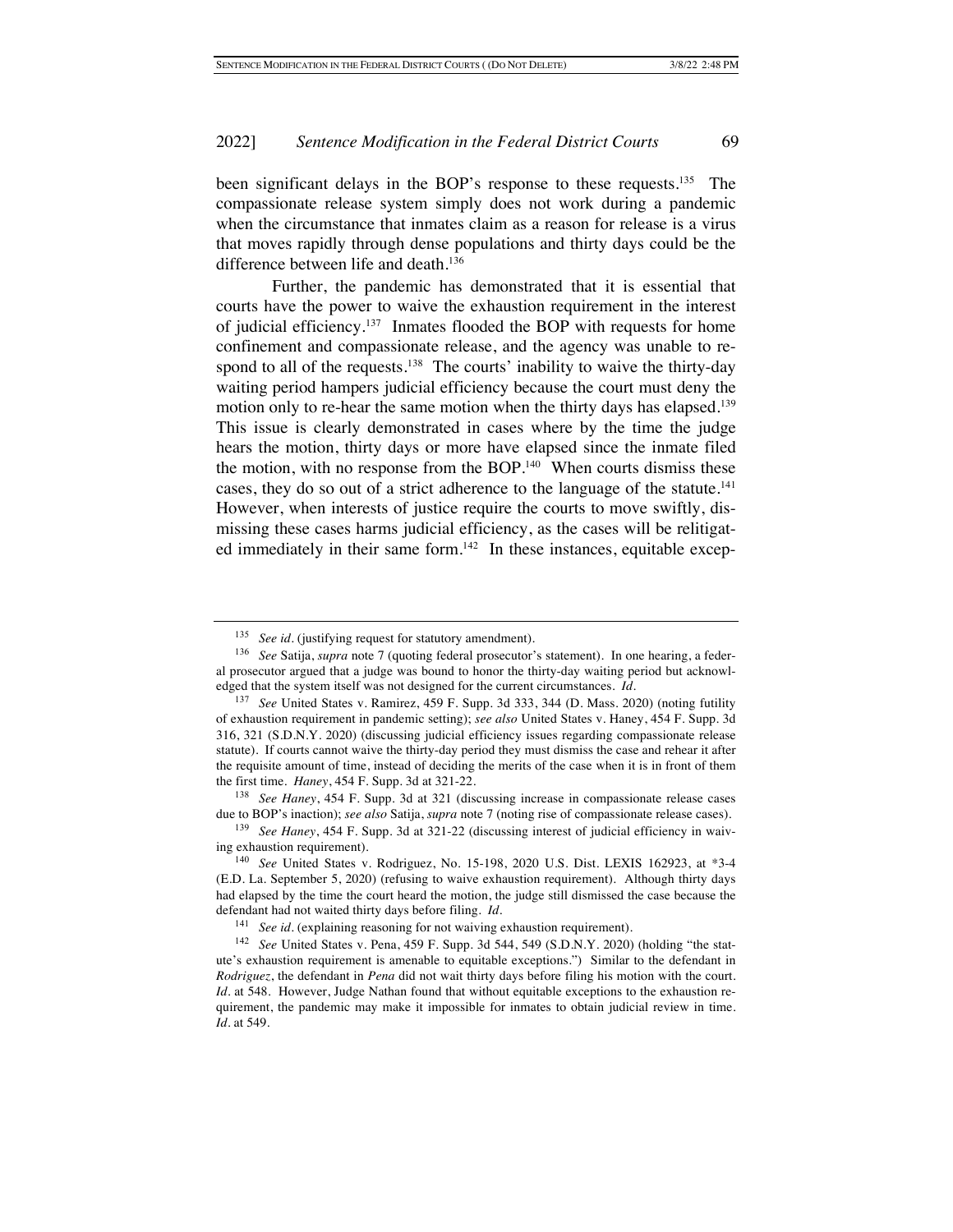tions to the warrant requirement are vital to ensure vulnerable prisoners receive judicial review before the virus catches up with them.143

Although the pandemic has brought the issue to the forefront of judicial dialogue, and the letter the federal judges wrote to Congress only requests a temporary amendment, the underlying problems will remain after the pandemic is over. $144$  The amendment the judiciary proposed to the compassionate release statute should be a permanent addition because the BOP has proven itself incapable of participating in the administrative process.145 COVID-19 may be highlighting the BOP's ineptitude, but the pandemic is not responsible for the problem created by the First Step Act.<sup>146</sup>

Finally, the lack of clarity from Congress regarding the statutory interpretation of the exhaustion requirement creates sentence modification disparities, the exact situation the Federal Sentencing Guidelines sought to eliminate.147 Moreover, because sentence modification is at the discretion of the sentencing court, there are few appellate decisions guiding district courts on whether they can waive the exhaustion requirement.<sup>148</sup> This manifests in the splits that have arisen not only between federal circuits but also within federal districts.<sup>149</sup> For example, within the Southern District of New York, prisoners find themselves in different situations based on which judge hears their petition.<sup>150</sup>

In two cases decided within five days of each other, judges in the Southern District of New York made contradicting statements on the en-

<sup>&</sup>lt;sup>143</sup> *See id.* (explaining importance of equitable exceptions for exhaustion requirement).

<sup>144</sup> *See* Neff & Blakinger, *supra* note 8 (describing limited compassionate release grants since First Step Act). Despite passing the First Step Act in 2018, at the start of the COVID-19 pandemic the BOP had only released 144 people to date. *Id.*

<sup>145</sup> *See* Letter from John W. Lungstrum & James C. Duff, *supra* note 62 (requesting temporary amendment to compassionate release statute).

<sup>146</sup> *See* Neff & Blakinger, *supra* note 8 (indicating lack of compassionate release grants since First Step Act).

<sup>147</sup> *See Federal Sentencing Guidelines*, *supra* note 2 (presenting brief overview of Federal Sentencing Guidelines). The Federal Sentencing Guidelines, while non-binding, provide a uniform sentencing policy based on various factors relating to guilt and harm. *Id.*; *see also* Pavlo, *supra* note 52 (discussing tensions between judges and BOP in decisions regarding compassionate release).

<sup>148</sup> *See* Pavlo, *supra* note 52 (highlighting problems faced by district courts regarding compassionate release). While there is dispute regarding whether district court judges should defer to BOP findings, it is clear that district court judges can make that decision independently. *Id.*

<sup>149</sup> *See* United States v. Haney, 454 F. Supp. 3d 316, 321 (S.D.N.Y. 2020) (finding exhaustion requirement waivable). *But see* United States v. Roberts, 18-CR-528-5, 2020 U.S. Dist. LEXIS 62318, at \*7 (S.D.N.Y. Apr. 8, 2020) (holding exhaustion requirement not waivable).

<sup>150</sup> *See Haney*, 454 F. Supp. 3d at 321 (holding court has power to waive exhaustion); *cf. Roberts*, 2020 U.S. Dist. LEXIS 62318, at \*7 (holding exhaustion requirement not waivable).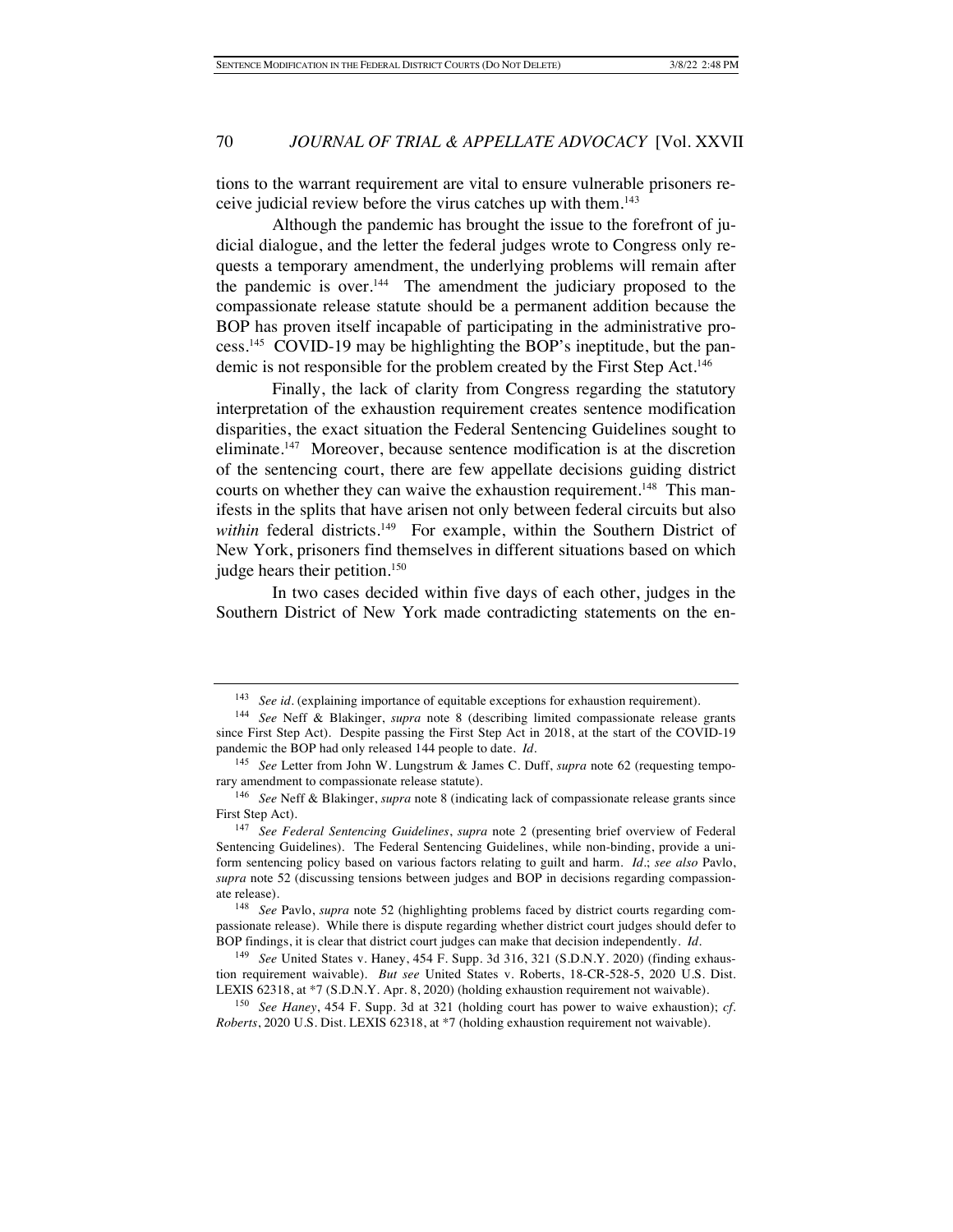forceability of the waiting period.151 In *United States v. Haney*, Judge Rakoff determined that "Congress cannot have intended the 30-day waiting period . . . to rigidly apply in the highly unusual situation in which the nation finds itself today."152 In contrast, in *United States v. Roberts*, Judge Furman refused to waive the exhaustion period, instead concluding that the correct interpretation of the statute's legislative history is that Congress recognized the importance of expediting applications and *still* chose to require a waiting period.<sup>153</sup> This type of split undermines the mission that the drafters of the Federal Sentencing Guidelines set out to achieve: parity in sentencing.154 Although the Federal Sentencing Guidelines focus on the sentences individuals receive, the same logic should apply with regard to the sentence-modification stage of the process.155

Another way to ameliorate the disparity in sentence modification would be to look again at state medical parole statutes and the reporting requirements they impose upon prison authorities.<sup>156</sup> The Massachusetts medical parole statute requires the commissioner of correction and the secretary of the executive office of public safety and security to file yearly reports with the state legislature detailing the number of individuals who applied for medical parole, as well as the number of individuals granted parole.157 The statute also requires a report of how many prisoners the prison authorities denied medical parole, as well as the reasons for those denials.158 Requiring these reports by statute would incentivize the BOP to consider compassionate release requests and either deny the inmate's request or motion the court in a more timely manner.<sup>159</sup>

<sup>151</sup> *See Haney*, 454 F. Supp. 3d at 321 (holding court has power to waive exhaustion)*; cf. Roberts*, 2020 U.S. Dist. LEXIS 62318 at \*7 (holding exhaustion requirement not waivable).

<sup>152</sup> *Haney,* 454 F. Supp. 3d at 321.

<sup>&</sup>lt;sup>153</sup> *Roberts*, 2020 U.S. Dist. LEXIS 62318 at \*7 (holding exhaustion requirement not waivable).

<sup>154</sup> *See Federal Sentencing Guidelines*, *supra* note 2 (discussing impact of Federal Sentencing Guidelines on defendants). The Federal Sentencing Guidelines, while non-binding, provide a uniform sentencing policy based on various factors relating to guilt and harm. *Id.*

<sup>155</sup> *See* UNITED STATES SENT'G, COMM'N, *supra* note 16 (listing objectives of U.S. Sentencing Commission).

<sup>156</sup> *See* MASS. GEN. LAWS ANN. ch. 127, § 119A(i) (2018) (outlining reporting requirement). The statute requires annual reports to the legislature accounting for inmates who requested medical parole and delineating how many of those inmates actually received parole. *Id.* The statute further requires the prison officials' reason for denying medical parole. *Id.*

<sup>157</sup> *See id.* (outlining reporting requirement).

<sup>158</sup> *See id.* (outlining reporting requirement).

<sup>159</sup> *See* Buckman v. Comm'r of Corr., 138 N.E.3d 996, 1008 (Mass. 2020) (explaining community participation in medical parole decisions). The court focused its opinion on the prisoner's ability to request assistance from parole staff and noted that it was more efficient for the superintendent to prepare the parole plan than help the prisoner do so. *Id.*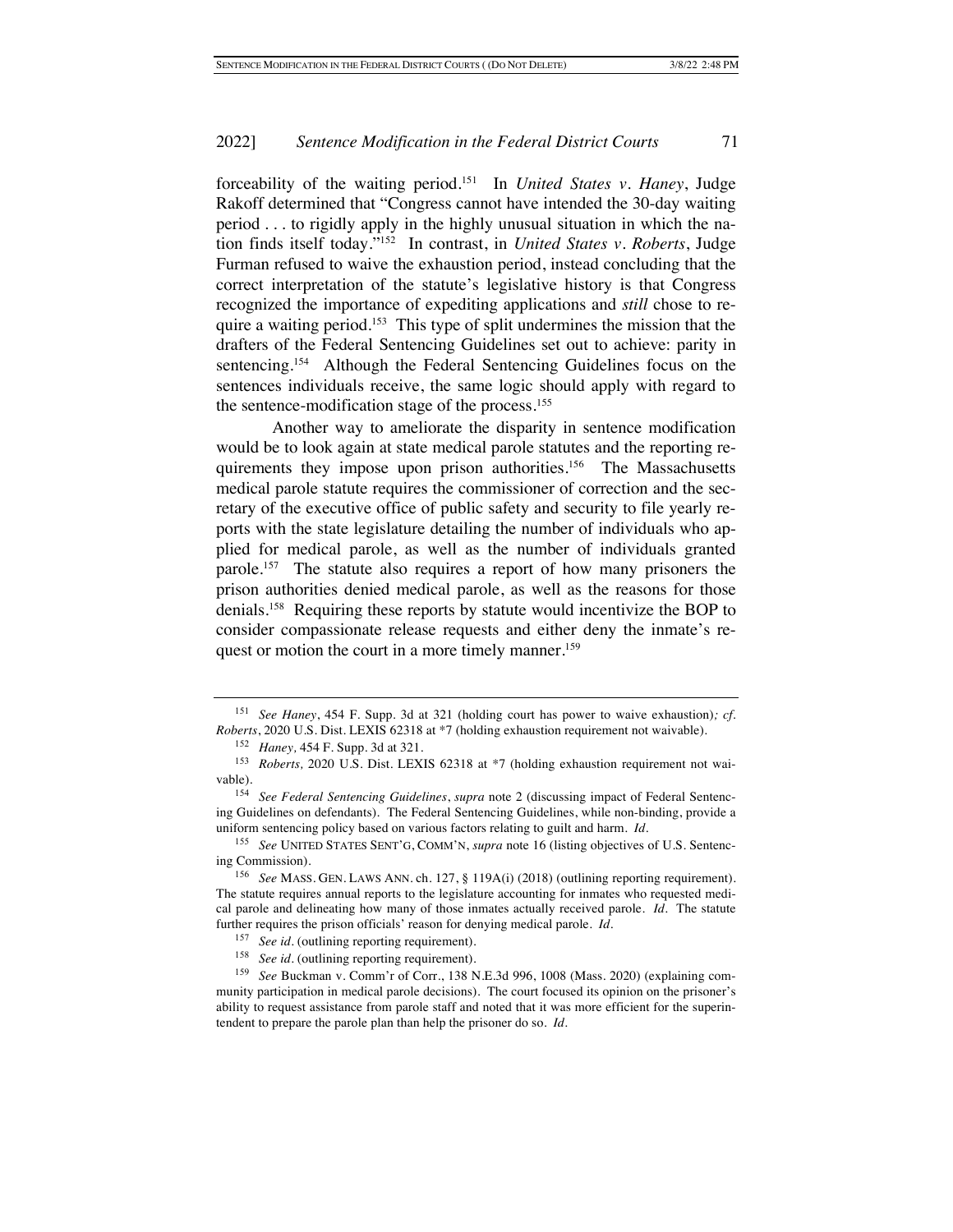# *C. Courts need clarity and guidance from Congress on specific statutory interpretation to ensure equitable results across the federal system.*

The multitude of federal district court cases concerning compassionate release during 2020 revealed the inconsistencies of district court judges' interpretations of extraordinary and compelling circumstances warranting release.<sup>160</sup> The Application Note for the statute may provide appropriate guidance under normal circumstances, but it falls short during a public health crisis.<sup>161</sup> The Application Note explaining the definition of "extraordinary and compelling" within the compassionate release statute is not malleable to the current situation, wherein a seemingly controllable illness could prove deadly if an inmate contracts COVID-19.162 A clarified Application Note would help bring the results of compassionate release motions within the objectives of the Federal Sentencing Commission.<sup>163</sup>

> 1. The Federal Sentencing Commission should clarify the standard for extraordinary and compelling circumstances in a global pandemic.

When judges rely on the Application Note to the compassionate release statute in determining whether an inmate's circumstances are extraordinary and compelling, they typically look to the inmate's illness and ask whether that illness diminishes their ability to provide self-care in prison.<sup>164</sup> The pandemic complicated this analysis, as a latent condition that may be well controlled could contribute to very severe illness or death when com-

<sup>160</sup> *See* Pavlo, *supra* note 52 (describing inconsistencies in decisions regarding compassionate release).

<sup>&</sup>lt;sup>161</sup> *See* 18 U.S.C. app. § 1B1.13 (defining extraordinary and compelling medical conditions); United States v. Mondragon, No. 18-CR-132(5), 2020 U.S. Dist. LEXIS 120273, at \*10-11 (E.D. Tex. July 8, 2020) (finding no extraordinary and compelling reasons in defendant's case despite medical conditions); *cf.* United States v. Rodriguez, 451 F. Supp. 3d 392, 395 (E.D. Pa. 2020) (holding defendant's medical condition and pandemic constitute extraordinary and compelling reasons).

<sup>162</sup> *See* 18 U.S.C. app. § 1B1.13 (defining extraordinary and compelling medical conditions). The Application Note defines extraordinary and compelling medical conditions as: terminal illnesses, serious medical conditions or cognitive impairments, and deterioration from the aging process affecting the inmate's ability to care for himself in prison. *Id.*

<sup>163</sup> *See Federal Sentencing Guidelines*, *supra* note 2 (noting purpose of Federal Sentencing Guidelines).

<sup>164</sup> *See* United States v. Rodriguez, 454 F. Supp. 3d 224, 228-29 (S.D.N.Y. 2020) (finding defendant did not meet burden of proving extraordinary and compelling circumstances). The court found that the defendant did not show that his asthma condition "substantially diminishe[d]" his ability to provide self-care in prison. *Id.*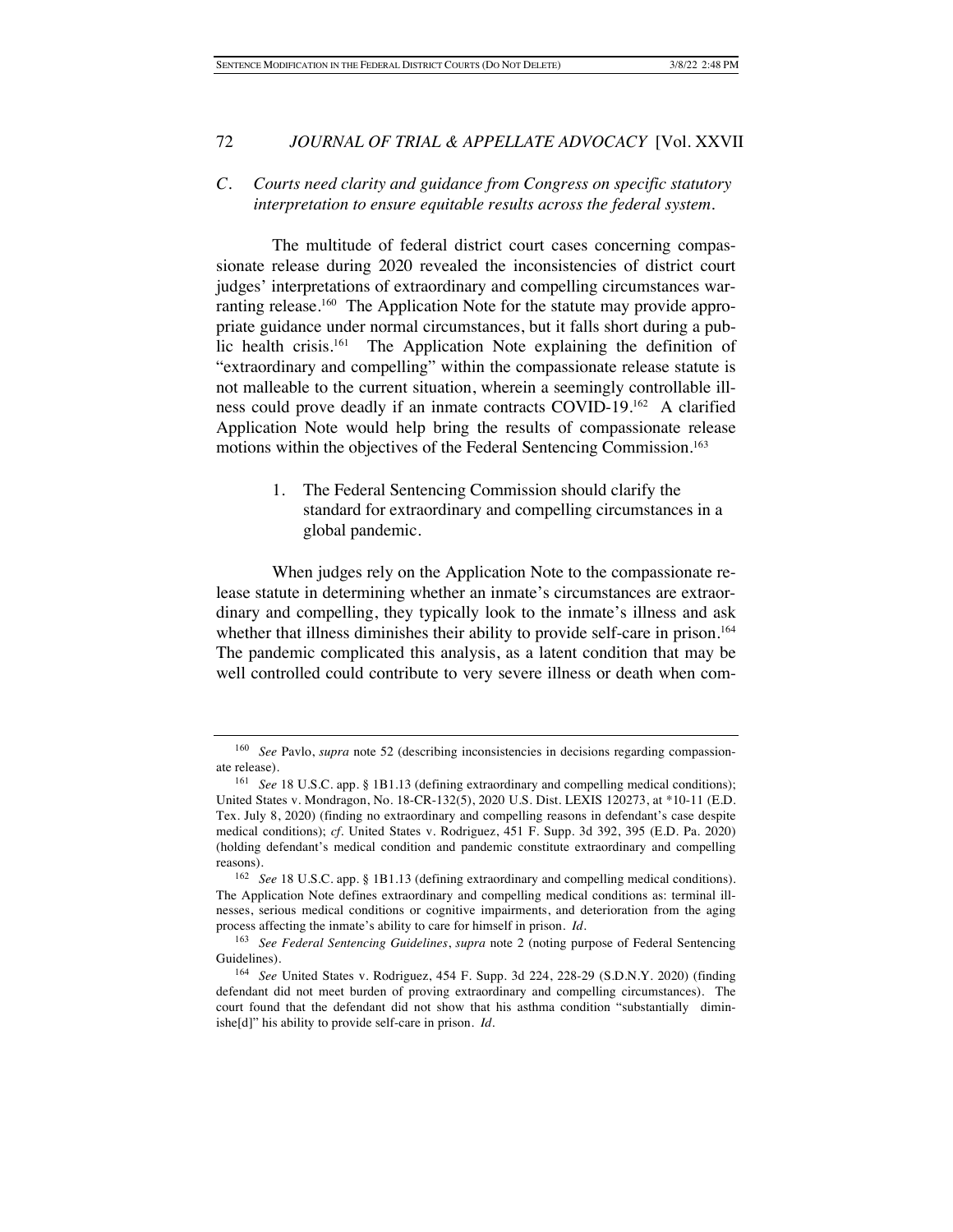bined with COVID-19.<sup>165</sup> The Federal Sentencing Commission should clarify that, in the setting of a pandemic, an underlying condition that does not diminish an inmate's ability to provide self-care, but may contribute to a significantly higher risk of death should the inmate be exposed to the virus, constitutes an extraordinary and compelling circumstance.166

Courts agree that, in the context of the pandemic, an inmate's health condition is a key factor in determining whether that inmate's circumstances are extraordinary and compelling as to justify compassionate release.<sup>167</sup> However, when courts require an active outbreak in a prison before they will consider compassionate release, they overlook the manner in which the virus spreads in dense populations, as well as the BOP's failures in testing inmates.168 As Judge Levy stated in *United States v. Amarrah*, "Zero *confirmed* COVID-19 cases is not the same thing as zero COVID-19 cases."169 At FCI Elkton, one of the facilities severely impacted by COVID-19, only 100 out of the 2,400 inmates had been tested for the virus at the height of the outbreak.170 Because of the lack of testing in federal prisons, it would be wise for Congress to clarify that courts should consider the pandemic as a threat regardless of whether there is an active outbreak within the prison.<sup>171</sup>

<sup>167</sup> See id. (explaining intricacies of compassionate release during pandemic); United States v. McIntosh, No. 11-20085-01-KHV, 2020 U.S. Dist. LEXIS 176446, at \*16 (D. Kan. Sept. 25, 2020) (noting court's authority to consider COVID-19 in conjunction with medical conditions).

<sup>168</sup> *See* United States v. Amarrah, 458 F. Supp. 3d 611, 618 (E.D. Mich. 2020) (noting complexities of analyzing COVID-19 positivity rates); *see also Pandemic Response Report 20-086, Remote Inspection of Federal Correctional Complex Lompoc, supra* note 43 (describing problems with COVID-19 policy at FCC Lompoc). One of the largest issues the facility experienced in its efforts to mitigate transmission was a preexisting shortage of medical staff, which impacted the facility's ability to test and screen inmates for the virus. *Pandemic Response Report 20-086, Remote Inspection of Federal Correctional Complex Lompoc, supra* note 43.

<sup>165</sup> *See* United States v. Pena, 459 F. Supp. 3d 544, 550 (S.D.N.Y. 2020) (noting shifting standards for compassionate release during pandemic and stating, "[t]he court's analysis is different in current circumstances); *see also* United States v. Echevarria, No. 17-cr-44, 2020 U.S. Dist. LEXIS 77894, at \*5 (D. Conn. May 4, 2020) (discussing defendant's health conditions). The court in *Echevarria* notes that other Second Circuit courts have held that preexisting respiratory conditions, combined with the outbreaks of COVID-19 in prison, represent extraordinary and compelling reasons for release. *Echevarria*, 2020 U.S. Dist. LEXIS 77894, at \*5.

<sup>166</sup> *See Pena*, 459 F. Supp. 3d at 550 (noting shifting standards for compassionate release during pandemic).

<sup>169</sup> *Amarrah*, 458 F. Supp. 3d at 618.

<sup>170</sup> *See* Gerstein, *supra* note 36 (noting lack of testing at federal prisons).

<sup>171</sup> *See Amarrah*, 458 F. Supp. 3d at 618 (noting issues with testing at federal prisons). Judge Levy stated that she would not be giving any weight to COVID-19 infection statistics until FCI Loretto implements a universal testing regimen. *Id.*; *see also Pandemic Response Report 20-086, Remote Inspection of Federal Correctional Complex Lompoc, supra* note 43 (describing testing issues at FCC Lompoc); Gurman, *supra* note 74 (noting great potential for secret virus spread given lack of testing).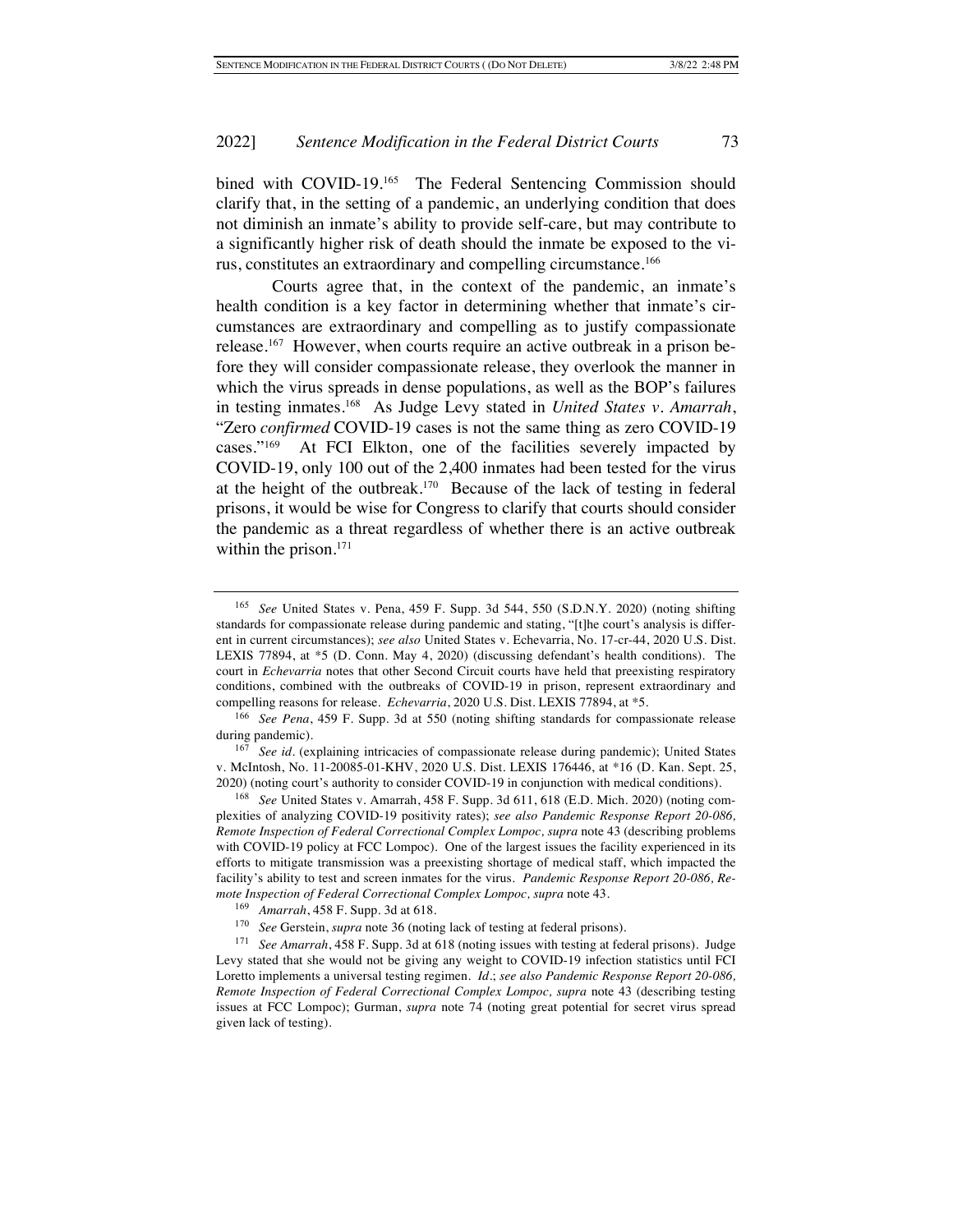This clarification would help ensure fairness in decisions where courts require an inmate to prove that there is an outbreak at his facility and that the BOP cannot manage the outbreak.<sup>172</sup> The clarification would also work toward ensuring parity across jurisdictions with regard to requests arising from the same FCI facility.<sup>173</sup> For example, a judge in the Eastern District of Virginia and a judge in the Eastern District of Michigan came to the opposite conclusions regarding the conditions at FCI Loretto.<sup>174</sup> In *United States v. Feiling*, the court found that the defendant had multiple medical conditions that establish a particularized susceptibility to COVID-19 complications, but ultimately denied his motion because he failed to show a particularized risk of contracting the disease as there were no confirmed cases at FCI Loretto.175 Subsequently, in *United States v. Amarrah*, the court noted that although there were no confirmed cases at FCI Loretto, there was no evidence that the facility was conducting widespread COVID-19 testing, so the existence of COVID-19 infections could not be ruled out. 176 Ensuring that courts view the pandemic as a particularized threat for inmates irrespective of the specific numbers coming out of each facility would remove from judges the responsibility of determining what number of infections qualifies as an outbreak.177

<sup>172</sup> *See* United States v. Mondragon, No. 18-CR-132(5), 2020 U.S. Dist. LEXIS 120273, at \*13 (E.D. Tex. July 8, 2020) (finding no extraordinary and compelling reasons in defendant's case).The court specifically found that the defendant failed to prove that if there was an outbreak at his facility, the BOP would be unable to manage that outbreak. *Id.*

<sup>173</sup> *See Amarrah*, 458 F. Supp. 3d at 618 (noting inability to know how many positive cases facility may have). *But see* United States v. Feiling, 453 F. Supp. 3d 832, 841 (E.D. Va. 2020) (finding defendant failed in showing particularized risk of contracting COVID-19 at FCI Loretto). The court found that because there were no confirmed cases at FCI Loretto, defendant's motion relied solely on the possibility that the disease may spread to his facility. *Feiling*, 453 F. Supp. 3d at 841.

<sup>174</sup> *See Amarrah*, 458 F. Supp. 3d at 618 (finding defendant proved particularized risk of contracting COVID-19 at FCI Loretto). *But see Feiling*, 453 F. Supp. 3d at 841 (finding defendant failed in showing particularized risk of contracting COVID-19 at FCI Loretto).

<sup>175</sup> *See Feiling*, 453 F. Supp. 3d at 841 (finding defendant failed to show particularized risk of contracting COVID-19 at FCI Loretto).

<sup>176</sup> *See Amarrah*, 458 F. Supp. 3d at 618 (pointing out deficiencies in BOP testing procedures).

<sup>177</sup> *See* United States v. Garcia, 460 F. Supp. 3d 403, 409 (S.D.N.Y. 2020) (noting lack of outbreak at FCI Fort Dix). The court found that "Fort Dix is not a facility that has seen a massive outbreak of COVID-19. With 2,936 inmates, it has only 40 documented cases as of May 4." *Id.*; *cf.* United States v. Pena, 459 F. Supp. 3d 544, 549 (S.D.N.Y. 2020) (finding exhaustion requirement futile based on outbreak at Fort Dix).